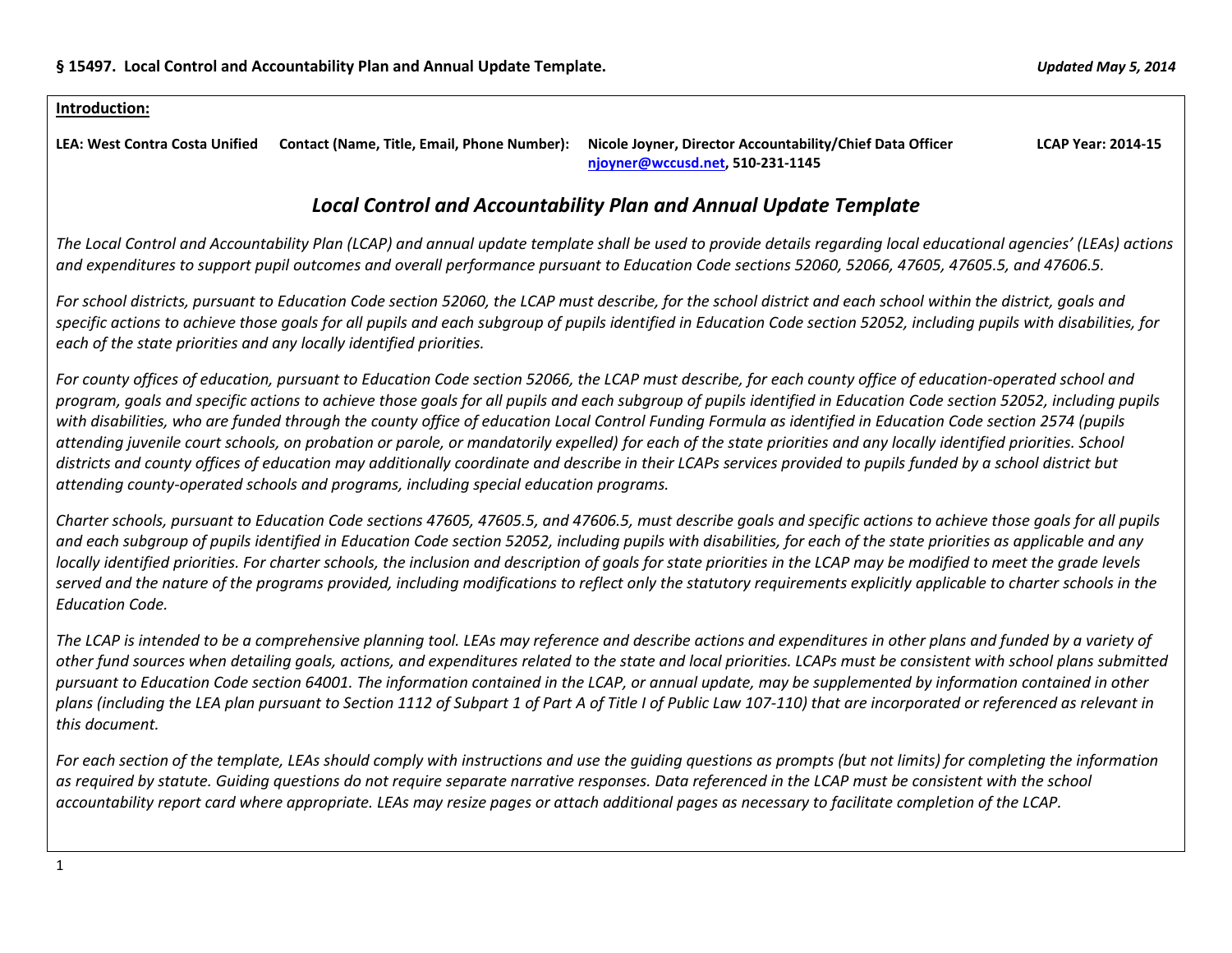# *State Priorities*

*The state priorities listed in Education Code sections 52060 and 52066 can be categorized as specified below for planning purposes, however, school districts and county offices of education must address each of the state priorities in their LCAP. Charter schools must address the priorities in Education Code section 52060(d) that apply to the grade levels served, or the nature of the program operated, by the charter school.*

### *A. Conditions of Learning:*

*Basic: degree to which teachers are appropriately assigned pursuant to Education Code section 44258.9, and fully credentialed in the subject areas and for the pupils they are teaching; pupils have access to standards-aligned instructional materials pursuant to Education Code section 60119; and school facilities are maintained in good repair pursuant to Education Code section 17002(d). (Priority 1)*

*Implementation of State Standards: implementation of academic content and performance standards adopted by the state board for all pupils, including English learners. (Priority 2)*

*Course access: pupil enrollment in a broad course of study that includes all of the subject areas described in Education Code section 51210 and subdivisions (a) to (i), inclusive, of Section 51220, as applicable. (Priority 7)*

*Expelled pupils (for county offices of education only): coordination of instruction of expelled pupils pursuant to Education Code section 48926. (Priority 9)*

*Foster youth (for county offices of education only): coordination of services, including working with the county child welfare agency to share information, responding to the needs of the juvenile court system, and ensuring transfer of health and education records. (Priority 10)*

### *B. Pupil Outcomes:*

*Pupil achievement: performance on standardized tests, score on Academic Performance Index, share of pupils that are college and career ready, share of English learners that become English proficient, English learner reclassification rate, share of pupils that pass Advanced Placement exams with 3 or higher, share of pupils determined prepared for college by the Early Assessment Program. (Priority 4)*

*Other pupil outcomes: pupil outcomes in the subject areas described in Education Code section 51210 and subdivisions (a) to (i), inclusive, of Education Code section 51220, as applicable. (Priority 8)* 

## *C. Engagement:*

*Parent involvement: efforts to seek parent input in decision making, promotion of parent participation in programs for unduplicated pupils and special need subgroups. (Priority 3)*

*Pupil engagement: school attendance rates, chronic absenteeism rates, middle school dropout rates, high school dropout rates, high school graduations rates. (Priority 5)*

*School climate: pupil suspension rates, pupil expulsion rates, other local measures including surveys of pupils, parents and teachers on the sense of safety and school connectedness. (Priority 6)*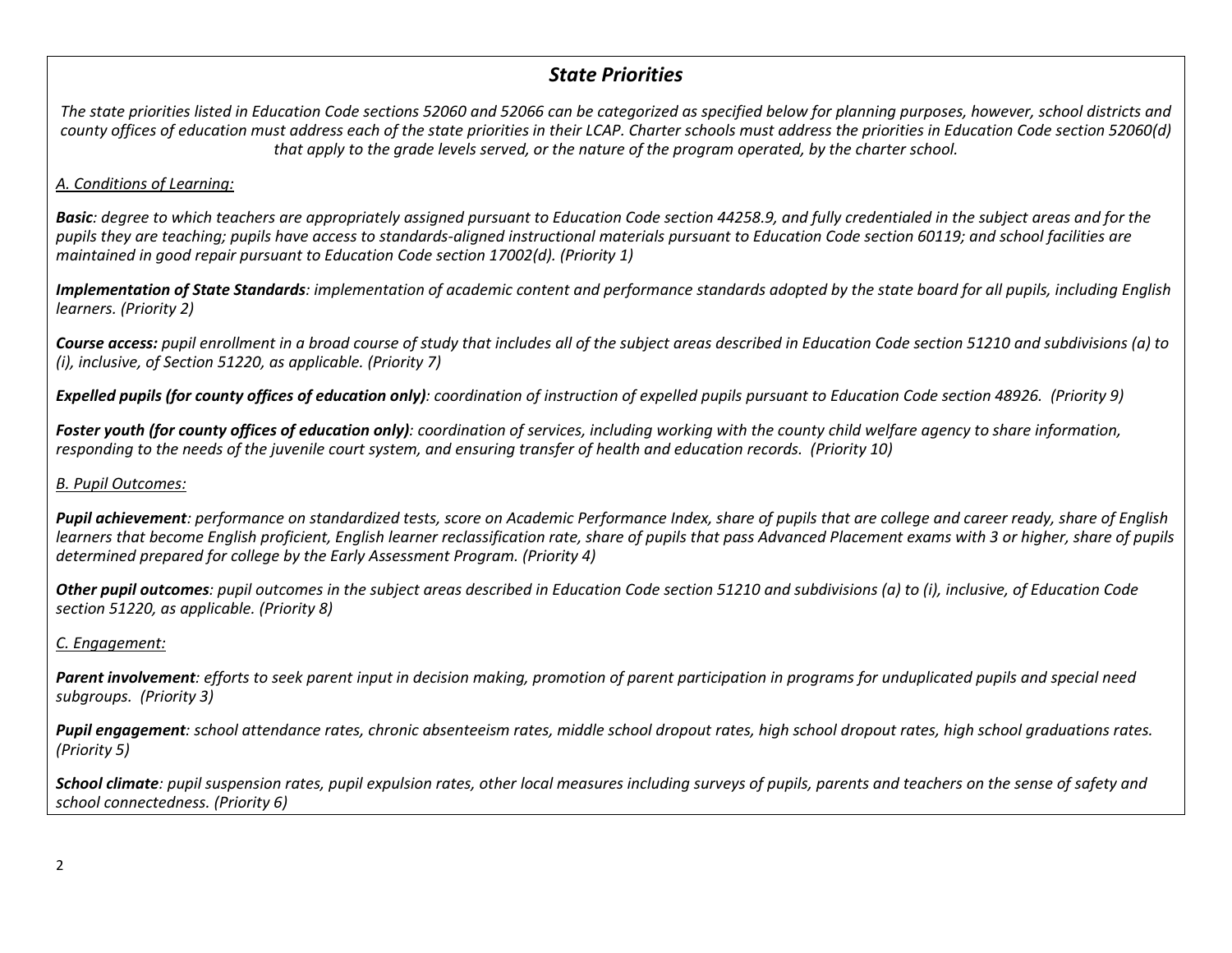#### **Section 1: Stakeholder Engagement**

# *WHAT is the LCAP?*

According to the State of California the Local Control and Accountability Plan (LCAP) shall be used to provide details regarding the local educational agencies (LEAs) actions and expenditures to support pupil outcomes and overall performance. The LCAP must describe goals and specific actions to achieve those goals for all pupils and each subgroup of pupils identified in Ed Code section 52052, including pupils with disabilities, for each of the state priorities, and locally identified priorities. Locally, the LCAP is the district's plan of action to improve student achievement, support the whole child socially and emotionally, and involve stakeholders to help ensure that all WCCUSD students are College and Career-ready, able to make life choices that have successful, universal outcomes.

# *WHO was involved in developing the LCAP?*

There have been multiple stakeholders involved throughout this entire planning process: parents, teachers, principals, students, unions, community-based organizations, funding partners, and more. We want to say thank you to all the stakeholders for helping to create our LCAP. This process demonstrated an authentic example of what happens when a community comes together to collaboratively build a realistic plan that will lead to improved outcomes for all students. Thank you!

# *WHEN was the LCAP developed?*

This has been an incredible journey that spans the time from when we started the Strategic Planning process back in January 2013 to now June 2014 as we finalize the LCAP action plan and bring it to the board one more time for final approval. With final board approval, comes the next phase in this work…authentic implementation.

## *WHY was the LCAP developed?*

The LCAP represents the next phase of education for WCCUSD students. It must address the needs of all our students, as well as specifically name actions for English Learners, children in poverty, and foster youth. WCCUSD is responsible for ensuring that our students are college and career ready. We must ensure that they can read, write, solve problems in a variety of ways, be technologically savvy, analyze, apply, communicate, collaborate, and compete at highly rigorous, international levels. The LCAP lays out the pathway to do just that. Thanks to all who have contributed to this document. We will move forward together on our LCAP implementation journey.

# *HOW was the LCAP developed?*

The LCAP was developed through a series of steps, events, meetings, and actions with the WCCUSD stakeholders:

| <b>Involvement Process</b>                                                        | Impact on LCAP                                                                            |  |  |  |  |
|-----------------------------------------------------------------------------------|-------------------------------------------------------------------------------------------|--|--|--|--|
| From January 2013 to November 2013, WCCUSD went through an intense Strategic      | We aligned the 6 key strategies with the state's 8 priority areas.                        |  |  |  |  |
| Planning process, gathering input from over 2,500 key stakeholders and creating a |                                                                                           |  |  |  |  |
| local strategic plan focused around 6 key strategies: Create High Expectations,   | This alignment gave our stakeholders a pathway to understand the LCFF/LCAP more           |  |  |  |  |
| <b>Embrace Collective Ownership, Prioritize Accountability, Support Quality</b>   | clearly so that they could augment and/or validate the feedback or input that would be    |  |  |  |  |
| Instruction, Invest in the Whole Child, and Innovate.                             | placed into the final version of the LCAP document for submission to the County Office of |  |  |  |  |
|                                                                                   | Ed.                                                                                       |  |  |  |  |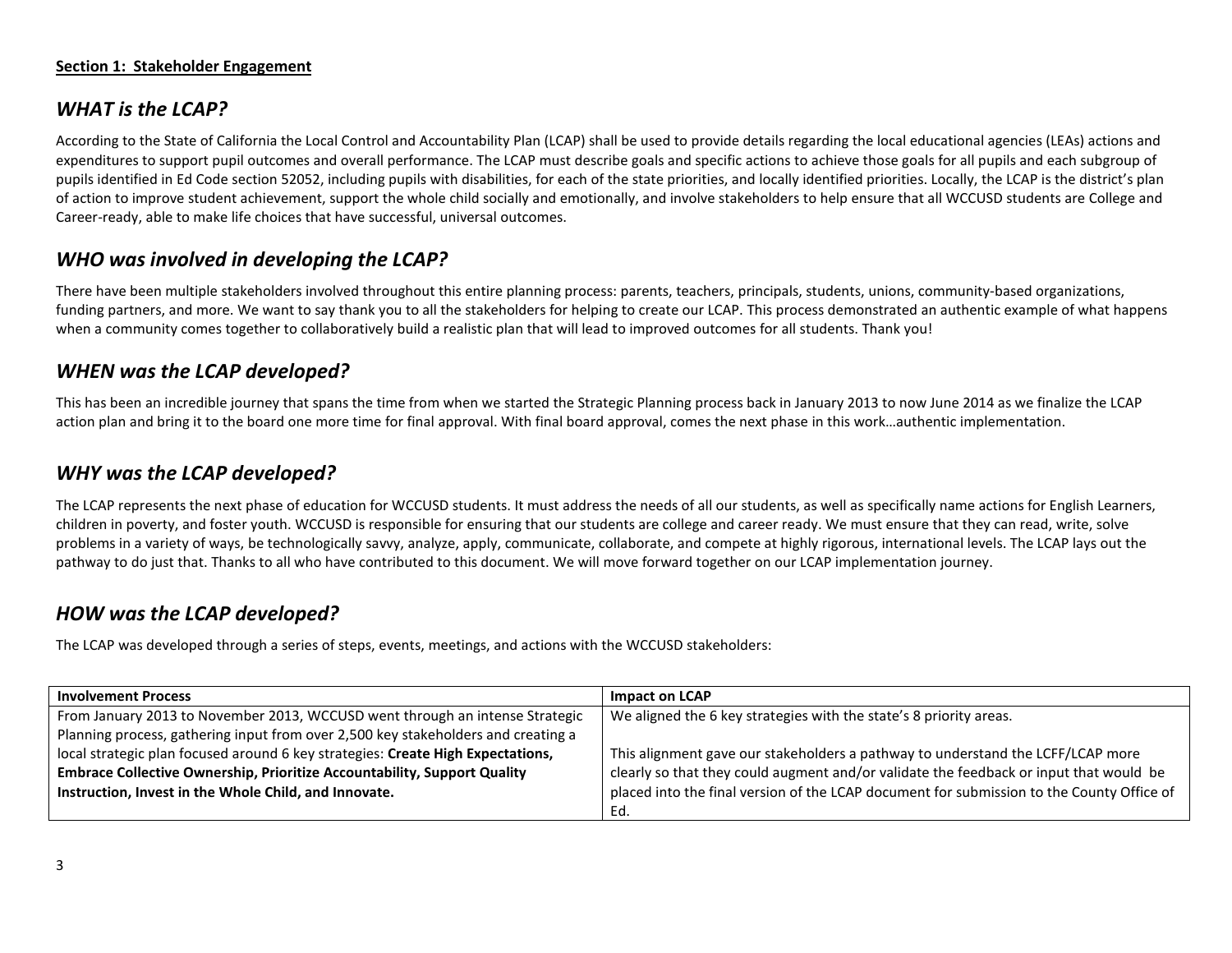| <b>Involvement Process</b>                                                                          | <b>Impact on LCAP</b>                                                                                                                  |
|-----------------------------------------------------------------------------------------------------|----------------------------------------------------------------------------------------------------------------------------------------|
| From June 2013 to Jan. 2014, the state's Local Control Funding Formula (LCFF) and                   | All of these sessions were about gathering additional feedback/information from our key                                                |
| LCAP process became a reality for LEAs. So, the district took what we learned from                  | stakeholders on what actions we needed to take and conditions that needed to be put in                                                 |
| our Strategic Planning process, aligned this information with the state's 8 LCAP                    | place to substantially improve our student academic outcomes.                                                                          |
| priority areas, and proceeded to carry out 6 additional community stakeholder                       |                                                                                                                                        |
| meetings on LCFF/LCAP and the alignment to the strategic plan, as well as met with                  | The LCFF/LCAP feedback was continually combined with the original input from the                                                       |
| the Multilingual District Advisory committee, Solutions Team (union leadership),                    | Strategic Planning process. As we reviewed the information, we noted clear actions,                                                    |
| Student Youth Commission, the Academic Subcommittee, and the Parent LCAP                            | themes, trends, and patterns were emerging that WCCUSD needed to carry out to meet                                                     |
| committee.                                                                                          | the needs of students in order to ensure College and Career Readiness for all, but                                                     |
|                                                                                                     | especially ELs, LI, and foster youth.                                                                                                  |
| <b>Details of Meeting Dates and Stakeholder group:</b>                                              |                                                                                                                                        |
|                                                                                                     | The draft LCAP presentation and updated iterations were posted on the district website                                                 |
|                                                                                                     | for public review and feedback. The feedback and questions from stakeholders about the                                                 |
|                                                                                                     | draft LCAP were responded to in writing, posted on the District website, and used to build                                             |
|                                                                                                     | the final LCAP.                                                                                                                        |
| Jan. 8, 2014 = Board reviews LCAP Parent Committee Composition Proposal                             | Ensured that the diversity of the district was well-represented on the LCAP parent                                                     |
| Feb. 12 - Mar. 12, 2014 = Board approves LCAP Committee Members                                     | committee                                                                                                                              |
| Jan. 15, 16, 21, 28, 30, and Feb. 6, 2014 = 6 LCFF/LCAP Community Stakeholder                       | Served as a way to inform, educate, and gather input and feedback from critical                                                        |
| <b>Meetings</b>                                                                                     | stakeholders: Parents, students, teachers, principals, community partners, and                                                         |
| March 18, 2014 = Academic Subcommittee (Teacher rep. from every school)                             | community organizations. The Superintendent provided an informative LCFF/LCAP                                                          |
| April 22, 2014 = Academic Subcommittee mtg.<br>Feb. 26 = Board Study Session on Strategic Plan/LCAP | presentation and then gathered qualitative feedback from participants in small groups.<br>This information was used to build the LCAP. |
| March 7, 2014 = UTR Meeting                                                                         | Included building relationships training: teacher with parent, teacher with teacher, and                                               |
| March 22, 2014 = Blackboard Community Forum                                                         | teacher with student.                                                                                                                  |
| April 16, 2014 = 2 <sup>nd</sup> LCAP Parent Committee mtg.                                         |                                                                                                                                        |
| April 28, 2014 = $3^{rd}$ LCAP Parent Committee mtg.                                                | Included more training for classified staff to successfully do their jobs.                                                             |
|                                                                                                     |                                                                                                                                        |
|                                                                                                     | Included Parent University/other training for all parents, with special emphasis on                                                    |
|                                                                                                     | engaging and informing African American and Latino parents/caregivers. Training should                                                 |
|                                                                                                     | focus on navigating through school/district system and how to help students thrive                                                     |
|                                                                                                     | academically.                                                                                                                          |
|                                                                                                     |                                                                                                                                        |
|                                                                                                     | Included specific strategies in the plan to increase the achievement of African American                                               |
|                                                                                                     | students, to stay in school and thrive.                                                                                                |
|                                                                                                     |                                                                                                                                        |
|                                                                                                     | Included Parent workshops, focusing on African American parents/caregivers on                                                          |
|                                                                                                     | "Promoting a Mindset of Achievement with Our Children"                                                                                 |
|                                                                                                     |                                                                                                                                        |
|                                                                                                     | Included teacher and support staff professional development on Efficacy model (work                                                    |
|                                                                                                     | hard, get smarter); effort and rewards matter; it's a growth mindset vs. a fixed mindset                                               |
|                                                                                                     | Included a few additional strategies to support Foster Youth                                                                           |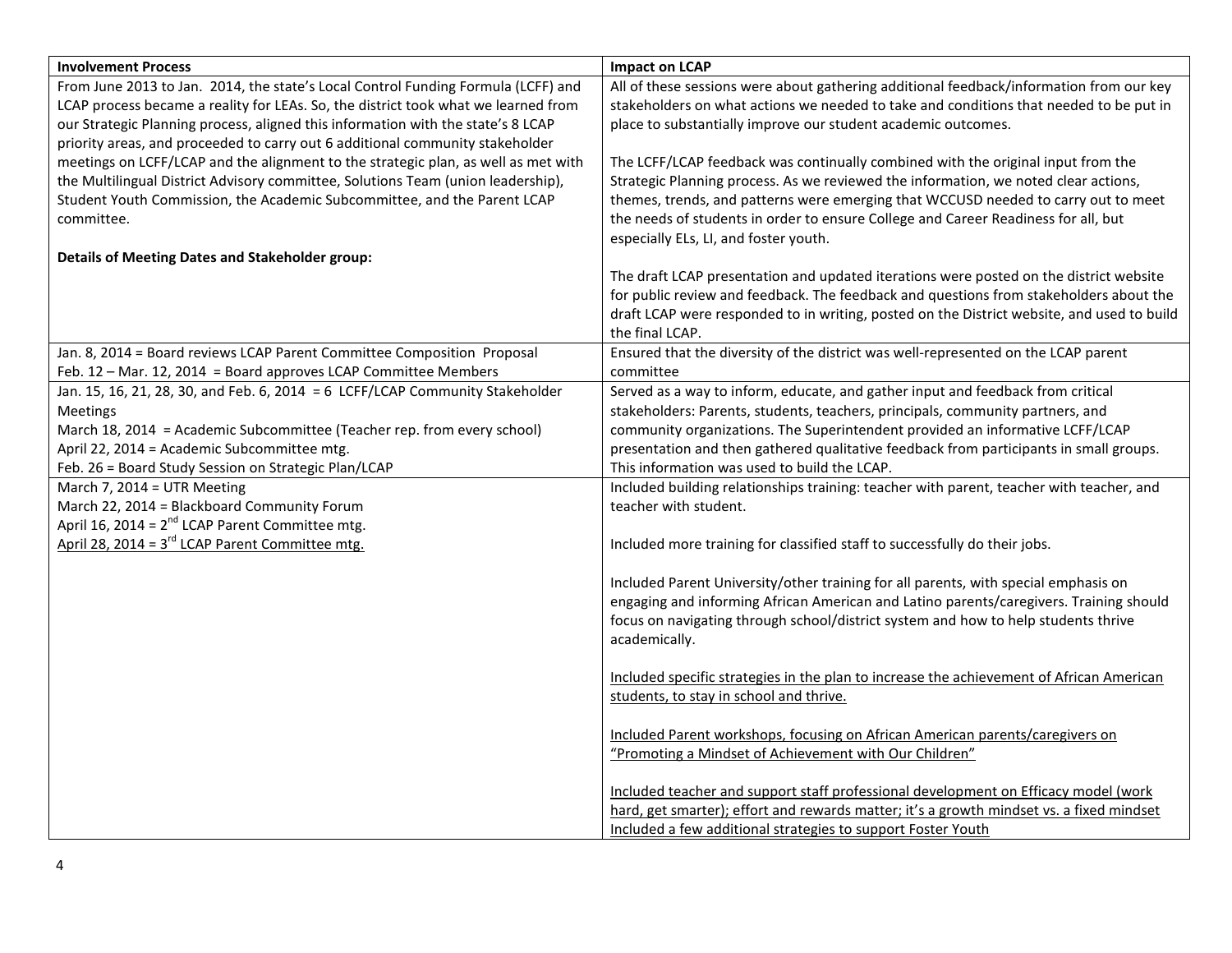| <b>Involvement Process</b>                                                        | Impact on LCAP                                                                         |
|-----------------------------------------------------------------------------------|----------------------------------------------------------------------------------------|
| March 25, 2014 = $1^{st}$ LCAP Parent Committee mtg.                              | Focused on a review of the LCFF/LCAP legislation/ requirements, strategic plan key     |
|                                                                                   | strategies and alignment with 8 state priorities, WCCUSD quantitative and qualitative  |
|                                                                                   | data, budgets, and initial LCAP draft.                                                 |
| April 24-25, 2014 = Multi-lingual District Advisory Committee (Committee composed |                                                                                        |
| of parents of EL students)                                                        | Stakeholder feedback, concerns, and questions were collected and actions were included |
|                                                                                   | in the LCAP regarding academic, social/emotional, and stakeholder Involvement services |
|                                                                                   | for all students, but especially for ELs, LI students, and foster youth.               |
| May 28, 2014 = LCAP Public Hearing                                                | All board meetings focused on LCFF/LCAP were additional opportunities for the          |
|                                                                                   | community to give feedback on the LCAP plan.                                           |
| June 25, 2014 = LCAP goes to board for approval                                   |                                                                                        |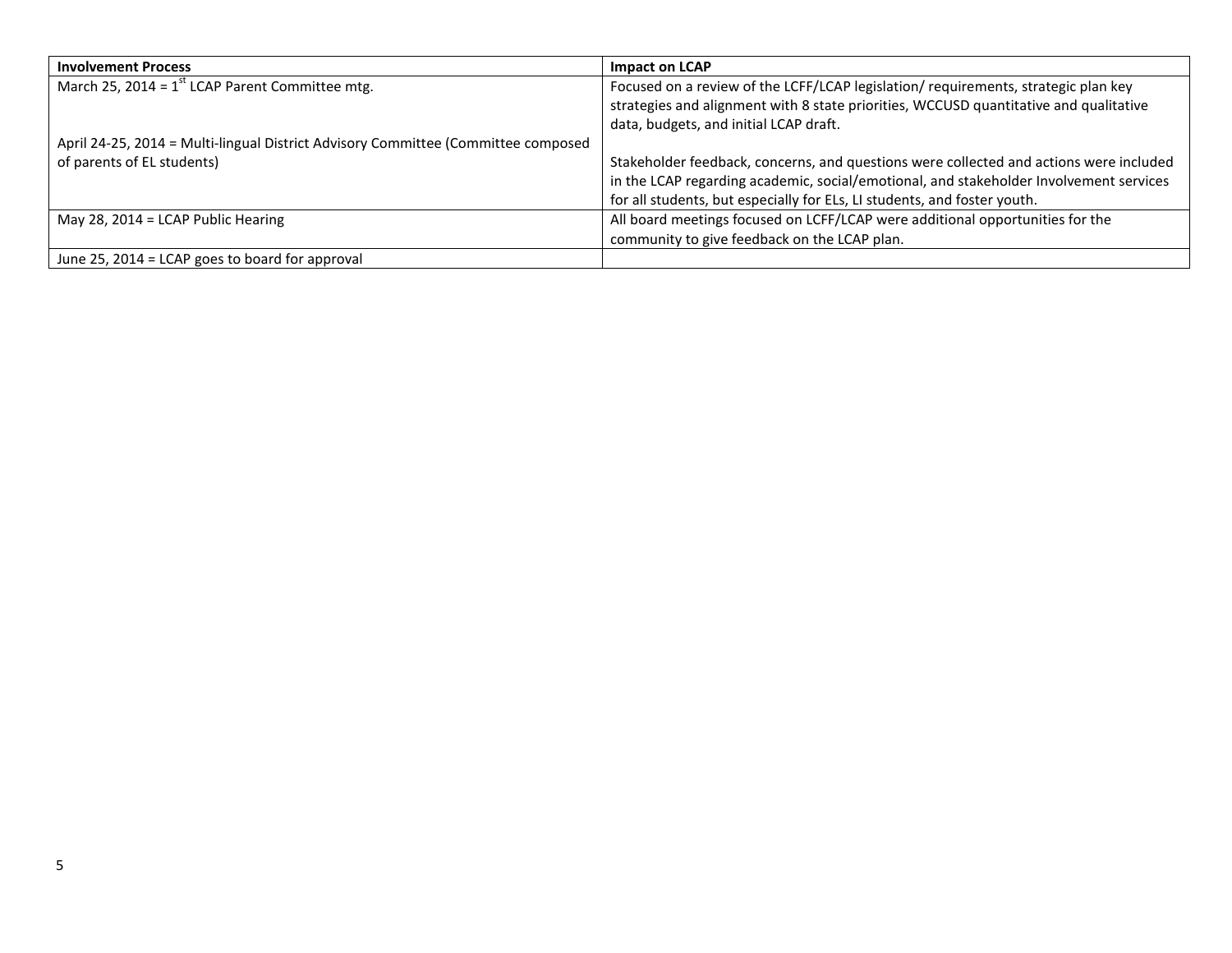### **Section 2: Goals and Progress Indicators**

*For school districts, Education Code sections 52060 and 52061, for county offices of education, Education Code sections 52066 and 52067, and for charter schools, Education Code*  section 47606.5 require(s) the LCAP to include a description of the annual goals, for all pupils and each *subgroup of pupils, for* each state priority and any local priorities and *require the annual update to include a review of progress towards the goals and describe any changes to the goals.*

|                                            | Goals               |                                    |                       | Annual                             |                                      | What will be different / improved for students? |                                      |                                |
|--------------------------------------------|---------------------|------------------------------------|-----------------------|------------------------------------|--------------------------------------|-------------------------------------------------|--------------------------------------|--------------------------------|
| <b>Identified Need and Metric</b>          | Description of Goal | Applicable<br>Pupil<br>Subgroup(s) | School(s)<br>Affected | Update:<br>Analysis of<br>Progress | <b>LCAP YEAR</b><br>Year 1: 2014-15  | <b>LCAP YEAR</b><br>Year 2: 2015-16             | <b>LCAP YEAR</b><br>Year 3: 2016-17  | and Local<br><b>Priorities</b> |
| Ensure students have access and            | 1.1 Improve student | All                                | All                   | $N/A$ :                            | Continue to provide full             | Continue to provide full                        | Continue to provide full             | Pupil                          |
| enrollment in all required courses         | achievement for all | Students                           | Schools               | <b>LCAP</b>                        | complement of specified              | complement of specified                         | complement of specified              | achievement;                   |
| of study                                   | students            |                                    |                       | Year 1                             | courses for students in              | courses for students in                         | courses for students in              | Course Access                  |
|                                            |                     |                                    |                       |                                    | grades 7-12                          | grades 7-12                                     | grades 7-12                          |                                |
| Beginning in 2014-15, growth will          | 1.1 Improve student | All                                | All                   | $N/A$ :                            | Establish CAASPP ELA                 | CAASP targets to be                             | CAASP targets to be                  | Pupil                          |
| be measured using CAASP                    | achievement for all | Students                           | Schools               | LCAP                               | and Math proficiency                 | determined using baseline                       | determined using baseline            | achievement;                   |
|                                            | students            |                                    |                       | Year 1                             | baselines                            | data                                            | data                                 | Course Access                  |
| Based on 2015-2016 API, set new            | 1.1 Improve student | All                                | All                   | $N/A$ :                            | Establish API baselines              | API targets to be                               | API targets to be                    | Pupil                          |
| goals                                      | achievement for all | Students                           | Schools               | <b>LCAP</b>                        |                                      | determined using baseline                       | determined using baseline            | achievement;                   |
|                                            | students            |                                    |                       | Year 1                             |                                      | data                                            | data                                 | Course Access                  |
| Increase % of 10 <sup>th</sup> graders who | 1.1 Improve student | All                                | All High              | $N/A$ :                            | CAHSEE Pass Rate (350+)              | CAHSEE Pass Rate (350+)                         | CAHSEE Pass Rate (350+)              | Pupil                          |
| pass the CAHSEE ELA: 73%                   | achievement for all | Students                           | Schools               | <b>LCAP</b>                        | in English will increase by          | in English will increase by                     | in English will increase by          | achievement;                   |
|                                            | students            |                                    |                       | Year 1                             | $2\%$                                | $2\%$                                           | $2\%$                                | Course Access                  |
| Increase % of 10 <sup>th</sup> graders who | 1.1 Improve student | All                                | All High              | $N/A$ :                            | CAHSEE Pass Rate (350+)              | CAHSEE Pass Rate (350+)                         | CAHSEE Pass Rate (350+)              | Pupil                          |
| pass the CAHSEE Math: 72%                  | achievement for all | Students                           | Schools               | <b>LCAP</b>                        | in Math will increase by 2%          | in Math will increase by 2%                     | in Math will increase by 2%          | achievement:                   |
|                                            | students            |                                    |                       | Year 1                             |                                      |                                                 |                                      | Course Access                  |
| Increase the PSAT Selection                | 1.1 Improve student | All                                | All High              | $N/A$ :                            | PSAT Selection Index will            | PSAT Selection Index will                       | PSAT Selection Index will            | Pupil                          |
| Index score: 110                           | achievement for all | Students                           | Schools               | LCAP                               | increase 3% (113)                    | increase 3% (116)                               | increase 3% (119)                    | achievement;                   |
|                                            | students            |                                    |                       | Year 1                             |                                      |                                                 |                                      | Course Access                  |
| Increase % graduates completing            | 1.1 Improve student | All                                | All High              | $N/A$ :                            | UC/CSU completion rate               | UC/CSU completion rate                          | C/CSU completion rate will           | Pupil                          |
| UC/CSU course requirements:                | achievement for all | Students                           | Schools               | <b>LCAP</b>                        | will increase $2\%$ (39%)            | will increase $2\%$ (41%)                       | increase 2% (43%)                    | achievement;                   |
| 37%                                        | students            |                                    |                       | Year 1                             |                                      |                                                 |                                      | Course Access                  |
| Increase # of students                     | 1.1 Improve student | All                                | All High              | $N/A$ :                            | # of Students completing             | # of Students completing                        | # of Students completing             | Pupil                          |
| completing CTE program and                 | achievement for all | Students                           | Schools               | LCAP                               | CTE program will increase            | CTE program will increase                       | CTE program will increase            | achievement;                   |
| earning diploma: 282                       | students            |                                    |                       | Year 1                             | by $3\%$ (290)                       | by $5\%$ (304)                                  | by 7% (325)                          | Course Access                  |
| Increase # AP Exams Taken:                 | 1.1 Improve student | All                                | All High              | $N/A$ :                            | # of AP exams taken will             | # of AP exams taken will                        | # of AP exams taken will             | Pupil                          |
| 1825                                       | achievement for all | Students                           | Schools               | <b>LCAP</b>                        | increase by 2% (1862)                | increase by $2\%$ (1899)                        | increase by $2\%$ (1937)             | achievement;                   |
|                                            | students            |                                    |                       | Year 1                             |                                      |                                                 |                                      | Course Access                  |
| Increase % AP exams graded 3 or            | 1.1 Improve student | All                                | All High              | $N/A$ :                            | % passing AP exams will              | % passing AP exams will                         | % passing AP exams will              | Pupil                          |
| higher: 32%                                | achievement for all | Students                           | Schools               | LCAP                               | increase by $2\%$ (34%)              | increase by $2\%$ (36%)                         | increase by $2\%$ (38%)              | achievement;                   |
|                                            | students            |                                    |                       | Year 1                             |                                      |                                                 |                                      | Course Access                  |
| Increase % students who are                | 1.1 Improve student | All                                | All High              | $N/A$ :                            | % students who are 'Ready            | % students who are 'Ready                       | % students who are 'Ready            | Pupil                          |
| 'Ready for College/Conditional'            | achievement for all | Students                           | Schools               | <b>LCAP</b>                        | for College/Conditional' in          | for College/Conditional' in                     | for College/Conditional' in          | achievement:                   |
| in English: 20%                            | students            |                                    |                       | Year 1                             | English will increase by 2%<br>(22%) | English will increase by 2%<br>(24%)            | English will increase by 2%<br>(26%) | Course Access                  |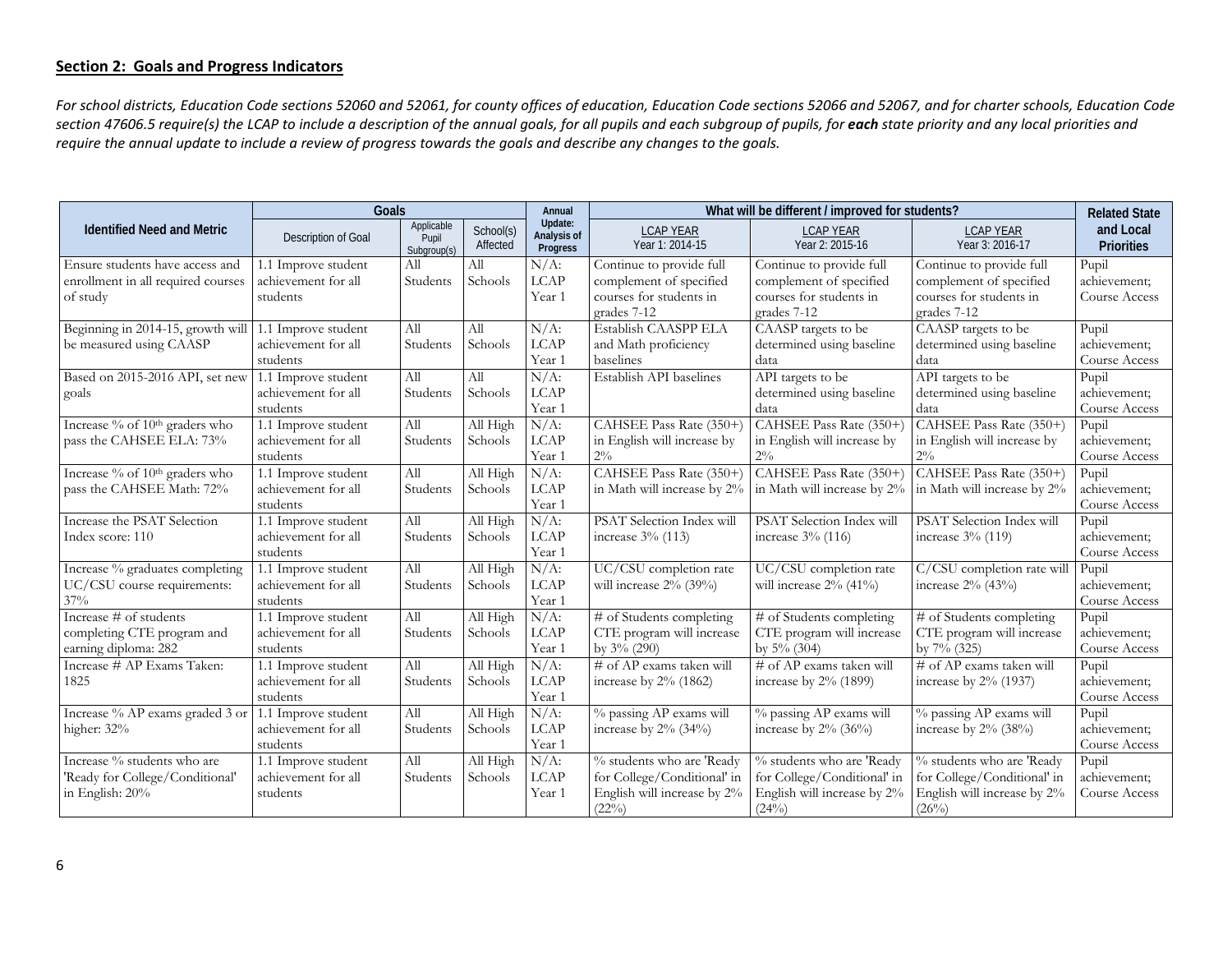| <b>Identified Need and Metric</b>                                                        | Goals                                                                                                                               |                                    |                             | Annual                                    |                                                                                                      | What will be different / improved for students?                                               |                                                                                               | <b>Related State</b>                               |
|------------------------------------------------------------------------------------------|-------------------------------------------------------------------------------------------------------------------------------------|------------------------------------|-----------------------------|-------------------------------------------|------------------------------------------------------------------------------------------------------|-----------------------------------------------------------------------------------------------|-----------------------------------------------------------------------------------------------|----------------------------------------------------|
|                                                                                          | Description of Goal                                                                                                                 | Applicable<br>Pupil<br>Subgroup(s) | School(s)<br>Affected       | Update:<br>Analysis of<br><b>Progress</b> | <b>LCAP YEAR</b><br>Year 1: 2014-15                                                                  | <b>LCAP YEAR</b><br>Year 2: 2015-16                                                           | <b>LCAP YEAR</b><br>Year 3: 2016-17                                                           | and Local<br><b>Priorities</b>                     |
| Increase % students who are<br>'Ready for College/Conditional'<br>in Math: 41%           | 1.1 Improve student<br>achievement for all<br>students                                                                              | All<br>Students                    | All High<br>Schools         | $N/A$ :<br>LCAP<br>Year 1                 | % students who are 'Ready<br>for College/Conditional' in<br>math will increase by 2%<br>(43%)        | % students who are 'Ready<br>for College/Conditional' in<br>math will increase by 2%<br>(45%) | % students who are 'Ready<br>for College/Conditional' in<br>math will increase by 2%<br>(47%) | Pupil<br>achievement;<br>Course Access             |
| Increase % proficient on annual<br>CELDT: 25%                                            | 1.2 Accelerate student<br>learning increases for<br>ELL and low income<br>students                                                  | $\mathbf{EL}$                      | All<br>Schools              | $N/A$ :<br>LCAP<br>Year 1                 | CELDT proficiency will<br>increase by 3% (28%)                                                       | CELDT proficiency will<br>increase by 3% (31%)                                                | CELDT proficiency will<br>increase by 3% (34%)                                                | Pupil<br>achievement;<br>Course Access             |
| Increase % students reclassified:<br>$6\%$                                               | 1.2 Accelerate student<br>learning increases for<br>ELL and low income<br>students                                                  | $\mathbf{EL}$                      | All<br>Schools              | $N/A$ :<br><b>LCAP</b><br>Year 1          | EL reclassification rate will<br>increase by 2% (8%)                                                 | EL reclassification rate will<br>increase by $2\%$ (10%)                                      | EL reclassification rate will<br>increase by 2% (12%)                                         | Pupil<br>achievement;<br>Course Access             |
| Decrease achievement gap on<br>standardized tests (CAASPP,<br>CAHSEE, PSAT, EAP, AP)     | 1.2 Accelerate student<br>learning increases for<br>ELL and low income<br>students                                                  | EL, LI,<br><b>FY</b>               | Аll<br>Schools              | $N/A$ :<br><b>LCAP</b><br>Year 1          | Double 1.1 Targets for LI,<br>EL, FY students                                                        | Double 1.1 Targets for LI,<br>EL, FY students                                                 | Double 1.1 Targets for LI,<br>EL, FY students                                                 | Pupil<br>achievement;<br>Course Access             |
| District develops defined<br>autonomy process                                            | 2.1 Improve<br>collaboration and<br>autonomy at schools                                                                             | All<br>Students                    | All<br>Schools              | $N/A$ :<br>LCAP<br>Year 1                 | Staff survey will show<br>defined autonomy process<br>- establish baseline                           | Staff survey will show<br>defined autonomy process<br>- set target using baseline             | Staff survey will show<br>defined autonomy process -<br>set target using baseline             | Implement<br>Common Core<br>State Standards        |
| Implementation of collaboration<br>time & professional learning at all<br>schools        | 2.1 Improve<br>collaboration and<br>autonomy at schools                                                                             | All<br>Students                    | All<br>Schools              | $N/A$ :<br>LCAP<br>Year 1                 | Develop staff survey to<br>measure collaborative<br>decision-making                                  | Establish baselines using<br>new survey                                                       | Set measure targets using<br>2015-16 baseline data                                            | Implement<br>Common Core<br><b>State Standards</b> |
| Increase share of teachers &<br>principals rated as proficient or<br>exceptional         | 2.2 Recruit and train high<br>quality teachers and<br>principals                                                                    | All<br>Students                    | All<br>Schools              | $N/A$ :<br>LCAP<br>Year 1                 | Develop tool to rate<br>teachers and principals<br>proficient or exceptional                         | Establish baseline using<br>new evaluation tool                                               | Set measure targets using<br>2015-16 baseline data                                            | <b>WCCUSD</b><br>Strategic Plan                    |
| Increase share of new teachers<br>who stay into their 4th year<br>(within district): 43% | 2.2 Recruit and train high<br>quality teachers and<br>principals                                                                    | All<br>Students                    | $\overline{All}$<br>Schools | $N/A$ :<br>LCAP<br>Year 1                 | % of new teachers who stay<br>into their 4th year will<br>increase by 3% (46%)                       | % of new teachers who stay<br>into their 4th year will<br>increase by 3% (49%)                | % of new teachers who stay<br>into their 4th year will<br>increase by $3\%$ (52%)             | <b>WCCUSD</b><br>Strategic Plan                    |
| Increase share of principals who<br>stay into their 4th year in same<br>school: 33%      | 2.2 Recruit and train high<br>quality teachers and<br>principals                                                                    | All<br>Students                    | Аll<br>Schools              | $N/A$ :<br>LCAP<br>Year 1                 | % of principals who stay<br>into their 4th year will<br>increase by 5% (38%)                         | % of principals who stay<br>into their 4th year will<br>increase by 5% (43%)                  | % of principals who stay<br>into their 4th year will<br>increase by 5%<br>(48%)               | WCCUSD<br>Strategic Plan                           |
| Ensure implementation of CCSS<br>for all students, including EL<br>students              | 2.3 Improve instructional<br>practice through<br>professional<br>development and<br>professional learning<br>communities at schools | All<br>Students                    | All<br>Schools              | $N/A$ :<br>LCAP<br>Year 1                 | Develop observational tool<br>to measure CCSS<br>implementation                                      | Establish baselines using<br>new observational tool                                           | Set measure targets using<br>2015-16 baseline data                                            | Implementation<br>of CCSS                          |
| Increase parent engagement,<br>involvement, and satisfaction.                            | 3.1 Increase parent<br>engagement,<br>involvement, and<br>satisfaction                                                              | All<br>Students                    | All<br>Schools              | $N/A$ :<br><b>LCAP</b><br>Year 1          | Develop annual parent<br>surveys which will measure<br>engagement, involvement,<br>and satisfaction. | Establish parent survey<br>baselines                                                          | Set measure targets using<br>2015-16 baseline data                                            | Parent<br>Involvement                              |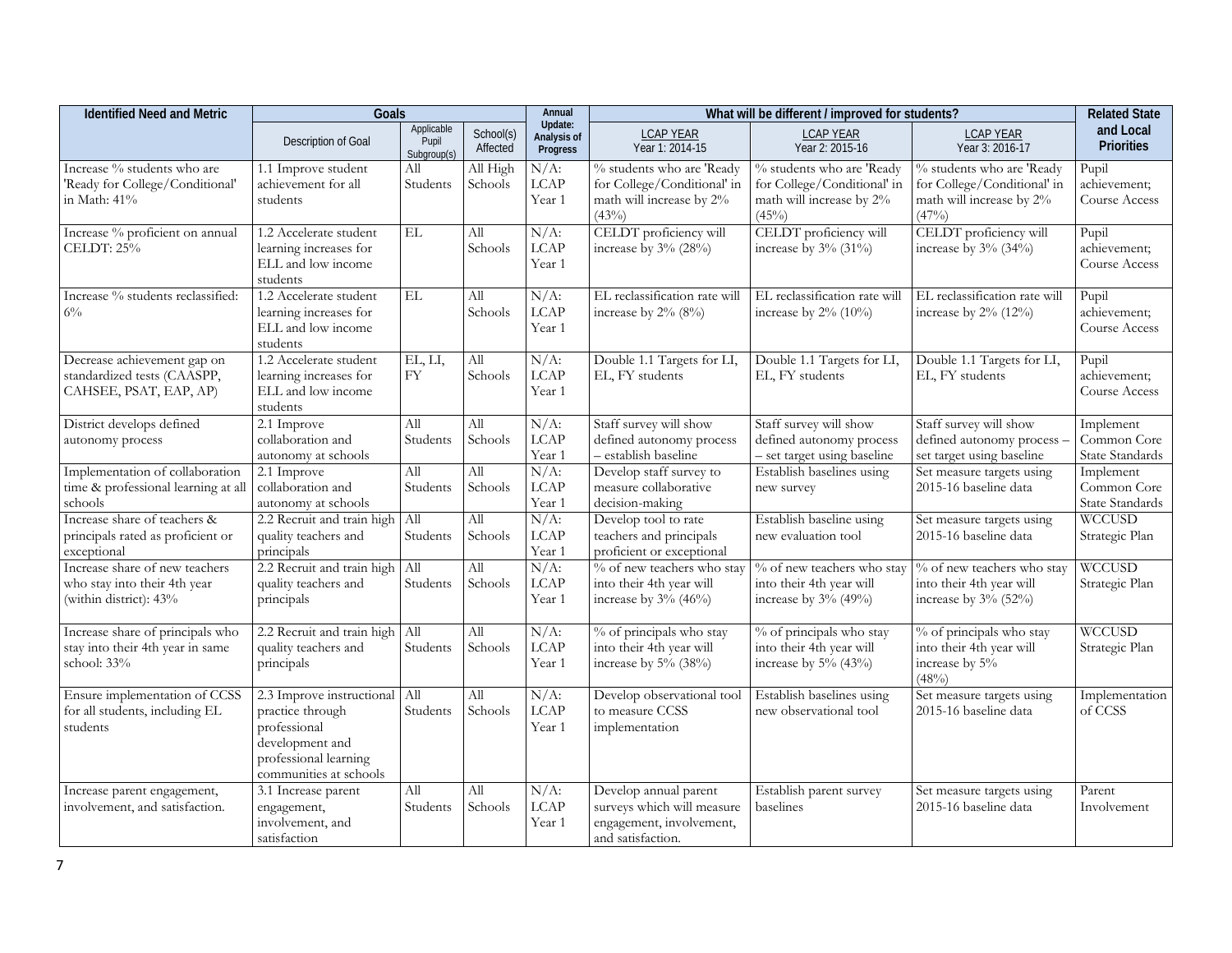| <b>Identified Need and Metric</b>                                        | Goals                                                                  |                                    |                          | Annual                             |                                                                                                            | What will be different / improved for students?                                                            |                                                                                                            | <b>Related State</b>           |
|--------------------------------------------------------------------------|------------------------------------------------------------------------|------------------------------------|--------------------------|------------------------------------|------------------------------------------------------------------------------------------------------------|------------------------------------------------------------------------------------------------------------|------------------------------------------------------------------------------------------------------------|--------------------------------|
|                                                                          | Description of Goal                                                    | Applicable<br>Pupil<br>Subgroup(s) | School(s)<br>Affected    | Update:<br>Analysis of<br>Progress | <b>LCAP YEAR</b><br>Year 1: 2014-15                                                                        | <b>LCAP YEAR</b><br>Year 2: 2015-16                                                                        | <b>LCAP YEAR</b><br>Year 3: 2016-17                                                                        | and Local<br><b>Priorities</b> |
| Increase # of parents who<br>complete Healthy Kids Parent<br>Survey: 612 | 3.1 Increase parent<br>engagement,<br>involvement, and<br>satisfaction | All<br>Students                    | All<br>Schools           | $N/A$ :<br>LCAP<br>Year 1          | Healthy Kids Parent Survey<br>response rate will increase<br>by 10% (673)                                  | Healthy Kids Parent Survey<br>response rate will increase<br>by 10% (740)                                  | Healthy Kids Parent Survey<br>response rate will increase<br>by 10% (814)                                  | Parent<br>Involvement          |
| Increase community engagement<br>and satisfaction                        | 3.2 Increase community<br>engagement and<br>satisfaction               |                                    |                          | $N/A$ :<br>$_{\rm LCAP}$<br>Year 1 | Develop annual community<br>surveys which will<br>demonstrate increase in<br>engagement/satisfaction       | Establish community<br>survey baselines                                                                    | Set measure targets using<br>2015-16 baseline data                                                         | WCCUSD<br>Strategic Plan       |
| Increase attendance rates for<br>underserved students                    | 4.1 Allocate services to<br>ELL and low income<br>students             | LI, EL,<br><b>FY</b>               | All<br>Schools           | $N/A$ :<br><b>LCAP</b><br>Year 1   | ADA rate for underserved<br>groups will increase by<br>$0.5\%$                                             | ADA rate for underserved<br>groups will increase by<br>0.5%                                                | ADA rate for underserved<br>groups will increase by 0.5%                                                   | Student<br>Engagement          |
| Decrease dropout rates for<br>underserved students                       | 4.1 Allocate services to<br>ELL and low income<br>students             | LI, EL,<br>FY                      | All<br>Schools           | $N/A$ :<br>$_{\rm LCAP}$<br>Year 1 | Dropouts from<br>underserved groups will<br>decrease by 2%                                                 | Dropouts from<br>underserved groups will<br>decrease by 2%                                                 | Dropouts from underserved<br>groups will decrease by 2%                                                    | Student<br>Engagement          |
| Decrease suspensions and<br>expulsions for underserved<br>groups         | 4.1 Allocate services to<br>ELL and low income<br>students             | LI, EL,<br><b>FY</b>               | All<br>Schools           | $N/A$ :<br>LCAP<br>Year 1          | # of suspensions/<br>expulsions of underserved<br>groups will decrease by 5%                               | # of suspensions/<br>expulsions of underserved<br>groups will decrease by 5%                               | # of suspensions/<br>expulsions of underserved<br>groups will decrease by 5%                               | Student<br>Engagement          |
| Increase cohort graduation rate<br>for underserved groups                | 4.1 Allocate services to<br>ELL and low income<br>students             | LI, EL,<br>${\rm FY}$              | All<br>Schools           | $N/A$ :<br><b>LCAP</b><br>Year 1   | Cohort grad rate for<br>underserved groups will<br>increase by 3%                                          | Cohort grad rate for<br>underserved groups will<br>increase by 3%                                          | Cohort grad rate for<br>underserved groups will<br>increase by 3%                                          | Student<br>Engagement          |
| Increase school attendance rates                                         | 4.2 Improve student<br>engagement and climate<br>outcomes.             | Аll<br>Students                    | All<br>Schools           | $N/A$ :<br><b>LCAP</b><br>Year 1   | School attendance rates will<br>increase by 0.5% for all<br>schools with lower than<br>95% attendance rate | School attendance rates will<br>increase by 0.5% for all<br>schools with lower than<br>95% attendance rate | School attendance rates will<br>increase by 0.5% for all<br>schools with lower than<br>95% attendance rate | Student<br>Engagement          |
| Decrease % students chronically<br>absent: 17%                           | 4.2 Improve student<br>engagement and climate<br>outcomes.             | All<br>Students                    | All<br>Schools           | $N/A$ :<br>LCAP<br>Year 1          | % students chronically<br>absent will decrease by 3%<br>$(14\%)$                                           | % students chronically<br>absent will decrease by 2%<br>$(12\%)$                                           | % students chronically<br>absent will decrease by 2%<br>$(10\%)$                                           | Student<br>Engagement          |
| Decrease # of middle school<br>dropouts: 56                              | 4.2 Improve student<br>engagement and climate<br>outcomes.             | All<br>Students                    | All<br>Middle<br>Schools | $N/A$ :<br><b>LCAP</b><br>Year 1   | # of middle school<br>dropouts will decrease by<br>$5\%$ (53)                                              | # of middle school<br>dropouts will decrease by<br>$5\%$ (50)                                              | # of middle school<br>dropouts will decrease by<br>$5\%$ (48)                                              | Student<br>Engagement          |
| Decrease Annual Adjusted Grade<br>9-12 Dropout Rate: 5.3%                | 4.2 Improve student<br>engagement and climate<br>outcomes.             | All<br>Students                    | All High<br>Schools      | $N/A$ :<br>LCAP<br>Year 1          | Dropout rate will decrease<br>by $0.5\%$ (4.8%)                                                            | Dropout rate will decrease<br>by $0.5\%$ (4.3%)                                                            | Dropout rate will decrease<br>by 0.5% (3.8%)                                                               | Student<br>Engagement          |
| Increase Cohort Graduation Rate:<br>76%                                  | 4.2 Improve student<br>engagement and climate<br>outcomes.             | All<br>Students                    | All High<br>Schools      | $N/A$ :<br><b>LCAP</b><br>Year 1   | Graduate rate will increase<br>by 2% (78%)                                                                 | Graduate rate will increase<br>by $2\%$ (80%)                                                              | Graduate rate will increase<br>by 2% (82%)                                                                 | Student<br>Engagement          |
| Decrease # of out-of-school<br>suspensions: 6363                         | 4.2 Improve student<br>engagement and climate<br>outcomes.             | All<br>Students                    | All<br>Schools           | $N/A$ :<br>$_{\rm LCAP}$<br>Year 1 | # of out-of-school<br>suspensions will decrease<br>by 3% (6172)                                            | # of out-of-school<br>suspensions will decrease<br>by 3% (5987)                                            | # of out-of-school<br>suspensions will decrease by<br>$3\%$ (5807)                                         | Student Climate                |
| Decrease # of expulsions: 3                                              | 4.2 Improve student<br>engagement and climate<br>outcomes.             | All<br>Students                    | All<br>Schools           | $N/A$ :<br>LCAP<br>Year 1          | Maintain low level of<br>expulsions                                                                        | Maintain low level of<br>expulsions                                                                        | Maintain low level of<br>expulsions                                                                        | Student Climate                |
| Increase Healthy Kids Survey<br>School Climate Index                     | 4.2 Improve student<br>engagement and climate<br>outcomes.             | All<br>Students                    | All High<br>Schools      | $N/A$ :<br>LCAP<br>Year 1          | Increase Healthy Kids<br>Survey School Climate<br>Index by 5%                                              | Increase Healthy Kids<br>Survey School Climate<br>Index by 5%                                              | Increase Healthy Kids<br>Survey School Climate<br>Index by 5%                                              | Student Climate                |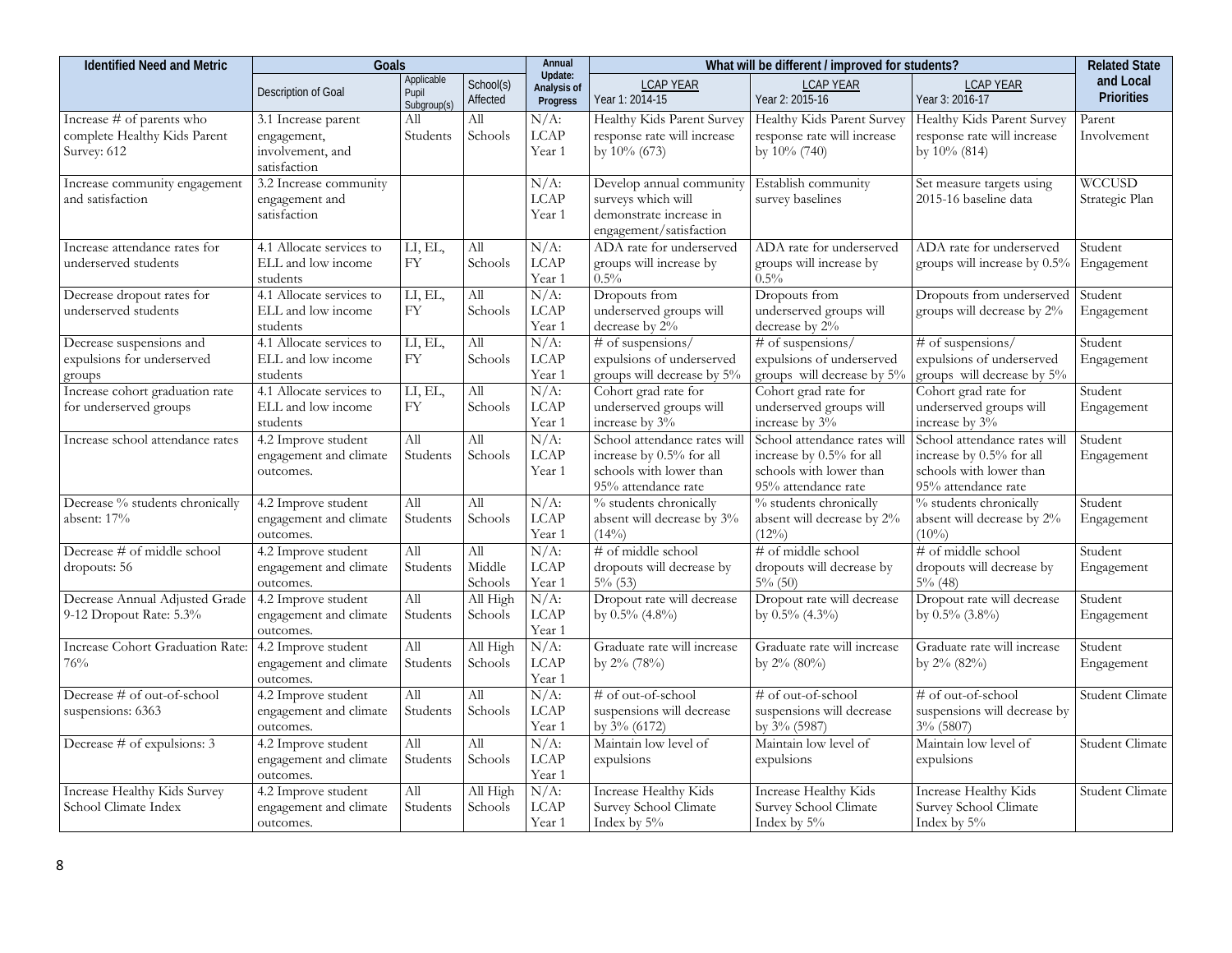|                                                       | <b>Goals</b>                           |                                    |                       | Annual                             |                                                    | What will be different / improved for students?    |                                                         |                                |
|-------------------------------------------------------|----------------------------------------|------------------------------------|-----------------------|------------------------------------|----------------------------------------------------|----------------------------------------------------|---------------------------------------------------------|--------------------------------|
| <b>Identified Need and Metric</b>                     | Description of Goal                    | Applicable<br>Pupil<br>Subgroup(s) | School(s)<br>Affected | Update:<br>Analysis of<br>Progress | <b>LCAP YEAR</b><br>Year 1: 2014-15                | <b>LCAP YEAR</b><br>Year 2: 2015-16                | <b>LCAP YEAR</b><br>Year 3: 2016-17                     | and Local<br><b>Priorities</b> |
| Increase % students meeting at                        | 4.2 Improve student                    | All                                | Аll                   | $N/A$ :                            | $%$ students meeting at least 5                    | % students meeting at least 5                      | % students meeting at                                   | Other Pupil                    |
| least 5 of 6 PFT fitness standards:<br>39%            | engagement and climate<br>outcomes.    | Students                           | Schools               | $_{\rm LCAP}$<br>Year 1            | of 6 PFT standards will<br>increase by $2\%$ (41%) | of 6 PFT standards will<br>increase by $2\%$ (43%) | least 5 of 6 PFT standards<br>will increase by 2% (45%) | Outcomes                       |
| Improve communication to                              | 5.1 Improve practices                  | Аll                                | All                   | $N/A$ :                            | Develop communication                              | Establish measure baselines                        | Set measure targets using                               | <b>WCCUSD</b>                  |
| stakeholders and increase external                    | that build trust through               | Students                           | Schools               | <b>LCAP</b>                        | tools/measures                                     |                                                    | 2015-16 baseline data                                   | Strategic Plan                 |
| communications through website                        | transparency, data                     |                                    |                       | Year 1                             |                                                    |                                                    |                                                         |                                |
| and media                                             | sharing, communication                 |                                    |                       |                                    |                                                    |                                                    |                                                         |                                |
| Ensure staff roles and                                | 5.1 Improve practices                  | All                                | All                   | $N/A$ :                            | Develop roles and                                  | Establish baseline measure                         | Set measure targets using                               | <b>WCCUSD</b>                  |
| responsibilities are clear and                        | that build trust through               | Students                           | Schools               | LCAP                               | responsibility                                     |                                                    | 2015-16 baseline data                                   | Strategic Plan                 |
| transparent                                           | transparency, data                     |                                    |                       | Year 1                             | documents/charts and                               |                                                    |                                                         |                                |
|                                                       | sharing, communication                 |                                    |                       |                                    | related communication plan                         |                                                    |                                                         |                                |
| Conduct data needs assessment                         | 5.2 Improve data                       | All                                | Аll                   | $N/A$ :                            | Develop needs assessment                           | Establish baseline measure                         | Set measure targets using                               | <b>WCCUSD</b>                  |
|                                                       | collection and                         | Students                           | Schools               | <b>LCAP</b>                        | plan and implement                                 |                                                    | 2015-16 baseline data                                   | Strategic Plan                 |
|                                                       | management systems                     |                                    |                       | Year 1                             |                                                    |                                                    |                                                         |                                |
| Establish data collection and data                    | 5.2 Improve data                       | All                                | All                   | $N/A$ :                            | Develop data collection and                        | Establish baseline measure                         | Set measure targets using                               | <b>WCCUSD</b>                  |
| sharing protocols                                     | collection and                         | Students                           | Schools               | $_{\rm LCAP}$<br>Year 1            | data sharing protocols                             |                                                    | 2015-16 baseline data                                   | Strategic Plan                 |
| Develop regular data reporting                        | management systems<br>5.2 Improve data | All                                | All                   | $N/A$ :                            | Develop regular data                               | Establish baseline measure                         | Set measure targets using                               | <b>WCCUSD</b>                  |
| process                                               | collection and                         | Students                           | Schools               | LCAP                               | reporting process                                  |                                                    | 2015-16 baseline data                                   | Strategic Plan                 |
|                                                       | management systems                     |                                    |                       | Year 1                             |                                                    |                                                    |                                                         |                                |
| Convene best practices conference,                    | 6.1 Accelerate                         | All                                | All                   | $N/A$ :                            | Develop plan and measures                          | Establish baseline measure                         | Set measure targets using                               | <b>WCCUSD</b>                  |
| summer of innovation contest,                         | implementation of best                 | Students                           | Schools               | LCAP                               |                                                    |                                                    | 2015-16 baseline data                                   | Strategic Plan                 |
| scholar in residence and response                     | practices and earned                   |                                    |                       | Year 1                             |                                                    |                                                    |                                                         |                                |
| to intervention                                       | autonomy in schools                    |                                    |                       |                                    |                                                    |                                                    |                                                         |                                |
| Update Technology Master Plan                         | 6.2 Integrate technology               | All                                | All                   | $N/A$ :                            | <b>Implement Technology</b>                        | Establish baseline measure                         | Set measure targets using                               | <b>WCCUSD</b>                  |
|                                                       | in classrooms to                       | Students                           | Schools               | LCAP                               | Master Plan                                        |                                                    | 2015-16 baseline data                                   | Strategic Plan                 |
|                                                       | improve student                        |                                    |                       | Year 1                             |                                                    |                                                    |                                                         |                                |
|                                                       | learning                               |                                    |                       |                                    |                                                    |                                                    |                                                         |                                |
| Students will successfully                            | 6.2 Integrate technology               | All                                | All                   | $N/A$ :                            | Establish baseline (%                              | Set targets using 2014-15                          | Set targets using 2014-15                               | <b>WCCUSD</b>                  |
| participate in SBAC testing (in                       | in classrooms to                       | Students                           | Schools               | LCAP                               | students who complete test)                        | baseline data                                      | baseline data                                           | Strategic Plan                 |
| 2014-15, measured by % students<br>who complete test) | improve student<br>learning            |                                    |                       | Year 1                             |                                                    |                                                    |                                                         |                                |
| $%$ teacher misassignments: $0\%$                     | 7 Provide basic services               | All                                | All                   | $N/A$ :                            | Ensure 0% misassignment                            | Ensure 0% misassignment                            | Ensure $0\%$                                            | <b>Basic Services</b>          |
|                                                       | to all students                        | Students                           | Schools               | $_{\rm LCAP}$                      | rates                                              | rates                                              | misassignment rates                                     |                                |
|                                                       |                                        |                                    |                       | Year 1                             |                                                    |                                                    |                                                         |                                |
| % teacher misassignments of                           | 7 Provide basic services               | All                                | All                   | $N/A$ :                            | Ensure 0% misassignment                            | Ensure 0% misassignment                            | Ensure $0\%$                                            | <b>Basic Services</b>          |
| English Learners: 0%                                  | to all students                        | Students                           | Schools               | LCAP                               | rates                                              | rates                                              | misassignment rates                                     |                                |
|                                                       |                                        |                                    |                       | Year 1                             |                                                    |                                                    |                                                         |                                |
| % students with own assigned                          | 7 Provide basic services               | All                                | All                   | $N/A$ :                            | Ensure Williams certification                      | Ensure Williams certification                      | <b>Ensure Williams</b>                                  | <b>Basic Services</b>          |
| textbook or tablet: 100%                              | to all students                        | Students                           | Schools               | LCAP                               | finds that 100% students                           | finds that 100% students                           | certification finds that                                |                                |
|                                                       |                                        |                                    |                       | Year 1                             | have access to standards                           | have access to standards                           | 100% students have                                      |                                |
|                                                       |                                        |                                    |                       |                                    | aligned materials                                  | aligned materials                                  | access to standards                                     |                                |
|                                                       |                                        |                                    |                       |                                    |                                                    |                                                    | aligned materials                                       |                                |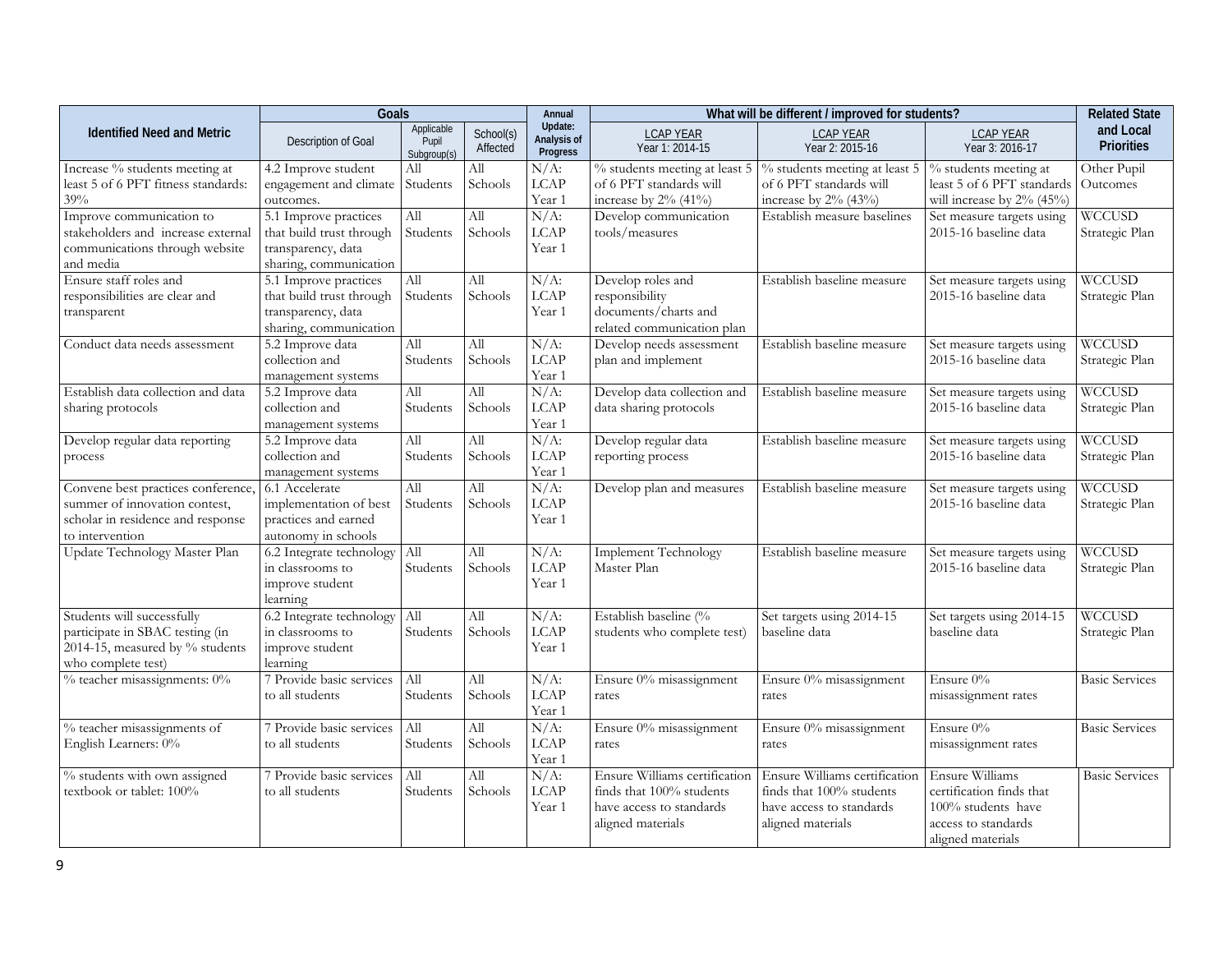|                                                                 | Goals               |                                    |                       | Annual                                    | What will be different / improved for students? |                                                       |                                     |                                |
|-----------------------------------------------------------------|---------------------|------------------------------------|-----------------------|-------------------------------------------|-------------------------------------------------|-------------------------------------------------------|-------------------------------------|--------------------------------|
| <b>Identified Need and Metric</b>                               | Description of Goal | Applicable<br>Pupil<br>Subgroup(s) | School(s)<br>Affected | Update:<br>Analysis of<br><b>Progress</b> | LCAP YEAR<br>Year 1: 2014-15                    | <b>LCAP YEAR</b><br>Year 2: 2015-16                   | <b>LCAP YEAR</b><br>Year 3: 2016-17 | and Local<br><b>Priorities</b> |
| Increase % of facilities with overall 17 Provide basic services |                     | All                                | All                   | $N/A$ :                                   | Increase % facilities with                      | Increase % facilities with                            | Increase % facilities with          | <b>Basic Services</b>          |
| rating of 'Good' or 'Exemplary' on to all students              |                     | Students                           | <b>Schools</b>        | <b>LCAP</b>                               |                                                 | Good / Exemplary rating by Good / Exemplary rating by | Good / Exemplary rating             |                                |
| Williams' Visit Report: 87%                                     |                     |                                    |                       | Year                                      | $3\%$ (90%)                                     | $3\%$ (93%)                                           | $\vert$ by 3% (96%)                 |                                |

#### **Section 3: Actions, Services, and Expenditures**

*For school districts, Education Code sections 52060 and 52061, for county offices of education, Education Code sections 52066 and 52067, and for charter schools, Education Code section 47606.5 require the LCAP to include a description of the specific actions an LEA will take to meet the goals identified. Additionally Education Code section 52604 requires a listing and description of the expenditures required to implement the specific actions.*

A. What annual actions, and the LEA may include any services that support these actions, are to be performed to meet the goals described in Section 2 for ALL pupils and the goals specifically for subgroups of pupils identified in Education Code section 52052 but not listed in Table 3B below (e.g., Ethnic subgroups and pupils with disabilities)? List and describe expenditures for each fiscal year implementing these actions, including where these expenditures can be found in the LEA's budget.

| Goal<br>(Include and identify all | <b>Related State</b><br>and Local     | <b>Actions and Services</b>  | Level of<br>Service<br>(Indicate if | Annual<br>Update:<br><b>Review of</b> | What actions are performed or services provided in each year (and are projected to be provided in years 2 and 3)?<br>What are the anticipated expenditures for each action (including funding source)? |                                     |                                     |
|-----------------------------------|---------------------------------------|------------------------------|-------------------------------------|---------------------------------------|--------------------------------------------------------------------------------------------------------------------------------------------------------------------------------------------------------|-------------------------------------|-------------------------------------|
| goals from Section 2)             | <b>Priorities (from</b><br>Section 2) |                              | school-wide or<br>LEA-wide)         | actions/<br>services                  | <b>LCAP YEAR</b><br>Year 1: 2014-15                                                                                                                                                                    | <b>LCAP YEAR</b><br>Year 2: 2015-16 | <b>LCAP YEAR</b><br>Year 3: 2016-17 |
| 1.1 Improve student               | Pupil                                 | Implement K-3 class size     | All schools                         |                                       | Additional staff added                                                                                                                                                                                 | Additional staff added              | Additional staff added              |
| achievement for all               | achievement:                          | reduction to average of 24   | K-3 LEA-                            |                                       | \$2,600,000 from base budget                                                                                                                                                                           | $$2,600,000$ from base budget       | $$2,600,000$ from base budget       |
| students                          | course access                         | students                     | wide                                |                                       |                                                                                                                                                                                                        |                                     |                                     |
| 1.1 Improve student               | Pupil                                 | Expand transition            | LEA-wide                            |                                       | Addition staff \$640,172 from                                                                                                                                                                          | Addition staff \$1,280,344from      | Addition staff \$1,920,516 from     |
| achievement for all               | achievement;                          | kindergarten - add 5 per     |                                     |                                       | base budget                                                                                                                                                                                            | base budget                         | base budget                         |
| students                          | course access                         | year (if space available)    |                                     |                                       |                                                                                                                                                                                                        |                                     |                                     |
| 1.1 Improve student               | Pupil                                 | Expand dual immersion        | School-wide                         |                                       | Materials, supplies & staff                                                                                                                                                                            | Materials, supplies & staff         | Materials, supplies & staff         |
| achievement for all               | achievement;                          |                              |                                     |                                       | \$100,000 from base budget                                                                                                                                                                             | \$200,000 from base budget          | \$300,000 from base budget          |
| students                          | course access                         |                              |                                     |                                       |                                                                                                                                                                                                        |                                     |                                     |
| 1.1 Improve student               | Pupil                                 | Library book, science & arts | LEA-wide                            |                                       | Books, materials & supplies                                                                                                                                                                            | Books, materials & supplies         | Books, materials & supplies         |
| achievement for all               | achievement:                          | materials refresh &          |                                     |                                       | \$210,000 from base budget                                                                                                                                                                             | \$210,000 from base budget          | \$310,000 from base budget with     |
| students                          | course access                         | accelerated reader at K-8    |                                     |                                       | with \$300,000 in supplemental                                                                                                                                                                         | with \$300,000 in supplemental      | \$300,000 in supplemental &         |
|                                   |                                       |                              |                                     |                                       | & concentration grants                                                                                                                                                                                 | & concentration grants              | concentration grants                |
| 1.1 Improve student               | Pupil                                 | Continue to provide, and     | LEA Wide                            |                                       | In addition to existing, add                                                                                                                                                                           | Add counseling staff, programs      | Add counseling staff, programs      |
| achievement for all               | achievement;                          | expand & improve college &   |                                     |                                       | counseling staff, programs &                                                                                                                                                                           | & services \$3,177,000 from         | & services \$3,277,000 from base    |
| students                          | course access                         | career ready programs &      |                                     |                                       | services \$2,277,000 from                                                                                                                                                                              | supplemental & concentration        | budget, supplemental &              |
|                                   |                                       | services-e.g. college        |                                     |                                       | supplemental & concentration                                                                                                                                                                           | grants and \$750,000 for linked     | concentration grants and            |
|                                   |                                       | counseling & support for     |                                     |                                       | grants                                                                                                                                                                                                 | learning                            | \$750,000 for linked learning       |
|                                   |                                       | college going culture and    |                                     |                                       |                                                                                                                                                                                                        |                                     |                                     |
|                                   |                                       | linked learning              |                                     |                                       |                                                                                                                                                                                                        |                                     |                                     |
|                                   |                                       | implementation               |                                     |                                       |                                                                                                                                                                                                        |                                     |                                     |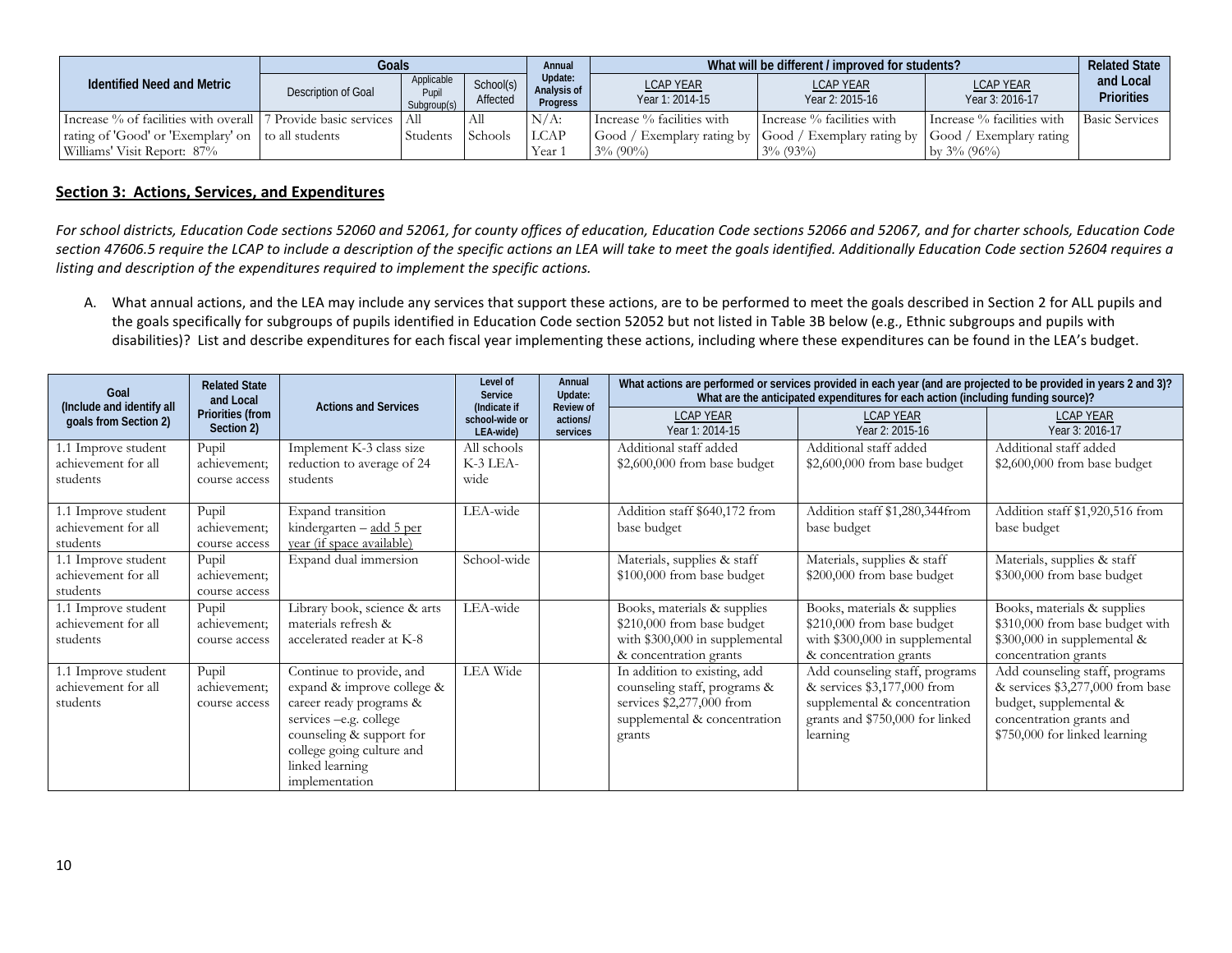| Goal                                                                                                                                  | <b>Related State</b><br>and Local                                                |                                                                                                                                     | Level of<br>Service                                                       | Annual<br>Update:                        |                                                                                                                                                                                                                                                                                   | What are the anticipated expenditures for each action (including funding source)?                                                                                                                                                                                                 | What actions are performed or services provided in each year (and are projected to be provided in years 2 and 3)?                                                                                                                                                                 |
|---------------------------------------------------------------------------------------------------------------------------------------|----------------------------------------------------------------------------------|-------------------------------------------------------------------------------------------------------------------------------------|---------------------------------------------------------------------------|------------------------------------------|-----------------------------------------------------------------------------------------------------------------------------------------------------------------------------------------------------------------------------------------------------------------------------------|-----------------------------------------------------------------------------------------------------------------------------------------------------------------------------------------------------------------------------------------------------------------------------------|-----------------------------------------------------------------------------------------------------------------------------------------------------------------------------------------------------------------------------------------------------------------------------------|
| (Include and identify all<br>qoals from Section 2)                                                                                    | <b>Priorities (from</b><br>Section 2)                                            | <b>Actions and Services</b>                                                                                                         | (Indicate if<br>school-wide or<br>LEA-wide)                               | <b>Review of</b><br>actions/<br>services | <b>LCAP YEAR</b><br>Year 1: 2014-15                                                                                                                                                                                                                                               | <b>LCAP YEAR</b><br>Year 2: 2015-16                                                                                                                                                                                                                                               | LCAP YEAR<br>Year 3: 2016-17                                                                                                                                                                                                                                                      |
| 1.1 Improve student<br>achievement for all<br>students                                                                                | Pupil<br>achievement;<br>course access                                           | Expand innovative STEM<br>opportunity – Fab Lab                                                                                     | School-wide<br>/ KHS<br>family-wide<br>in 2015-16,<br>LEA-wide<br>2016-17 |                                          | Renovation of fab lab space at<br>KHS \$750,000 from bond<br>funds                                                                                                                                                                                                                | Implementation of Fab Lab for<br>KHS family of schools<br>\$300,000 from supplemental,<br>concentration grants                                                                                                                                                                    | Implementation of Fab Lab for<br>all schools \$600,000 from<br>supplemental, concentration<br>grants                                                                                                                                                                              |
| 2.1 Improve<br>collaboration and<br>autonomy at schools                                                                               | Implement<br>Common<br>Core State<br>Standards                                   | Implementation of<br>collaboration time &<br>professional learning at all<br>schools                                                | LEA-wide                                                                  |                                          | Instructional leadership<br>academy, academic<br>conferencing & data analysis<br>using \$714,810 in state CCSS<br>and federal Title I & Title II<br>funds                                                                                                                         | Continue instructional<br>leadership academy, academic<br>conferencing & data analysis<br>using \$556,670 from<br>supplemental & concentration<br>and \$458,140 federal Title I &<br>Title II grants                                                                              | Continue instructional<br>leadership academy, academic<br>conferencing & data analysis<br>using \$556,670 from<br>supplemental & concentration<br>and \$458,140 federal Title I &<br>Title II grants                                                                              |
| 2.1 Improve<br>collaboration and<br>autonomy at schools                                                                               | Implementati<br>on of CCSS,<br>academic<br>content &<br>performance<br>standards | Decentralize funding to<br>schools for implementation<br>of school plans                                                            | LEA-wide                                                                  |                                          | Direct allocation to schools<br>using $$2,700,000$ in<br>supplemental & concentration<br>grants                                                                                                                                                                                   | Direct allocation to schools<br>using \$3,000,000 in<br>supplemental & concentration<br>grants                                                                                                                                                                                    | Direct allocation to schools<br>using \$3,354,000 in<br>supplemental & concentration<br>grants                                                                                                                                                                                    |
| 2.2 Recruit and train<br>high quality teachers<br>and principals                                                                      | <b>WCCUSD</b><br>Strategic Plan<br>only                                          | Use job fairs & university<br>recruitment to hire high<br>quality staff; Implement<br>strategy for teacher /<br>principal retention | LEA-wide                                                                  |                                          | Use \$85,000 in base budget and<br>federal grants to hire hard to<br>find teachers                                                                                                                                                                                                | Use \$95,000 in base budget and<br>federal gants to hire hard to<br>find teachers; improve<br>competitive salary position for<br>teachers & principals                                                                                                                            | Use \$95,000 in base budget and<br>federal grants to hire hard to<br>find teachers; improve<br>competitive salary position for<br>teachers & principals                                                                                                                           |
| 2.3 Improve<br>instructional practice<br>through professional<br>development and<br>professional learning<br>communities at schools   | Implementati<br>on of CCSS,<br>academic<br>content &<br>performance<br>standards | Implementation of CCSS,<br>ELL standards, Next<br>Generation Science<br>standards in all schools with<br>an equity lens             | LEA-wide                                                                  |                                          | Provide professional coaches,<br>data support tools, professional<br>development & supervision<br>using \$3,950,533 in state CCSS<br>funds and \$1,000,000 in Title II<br>and \$129,592 in supplemental<br>& concentration grant funds                                            | Provide professional coaches,<br>data support tools, professional<br>development & supervision<br>using \$2,000,000 in base<br>budget, \$1,500,000 in<br>supplemental & concentration<br>grants and \$2,000,000 in<br>federal funds                                               | Provide professional coaches,<br>data support tools, professional<br>development & supervision<br>using \$2,000,000 in base budget,<br>$$1,500,000$ in supplemental &<br>concentration grants and<br>\$2,000,000 in federal funds                                                 |
| 2.3 Improve<br>instructional practice<br>through professional<br>development and<br>professional learning<br>communities at schools   | Implementati<br>on of CCSS,<br>academic<br>content &<br>performance<br>standards | Implementation of CCSS,<br>ELL standards, Next<br>Generation Science<br>standards in all schools with<br>an equity lens             | LEA-wide                                                                  |                                          | Provide professional development<br>to teachers, support staff, and<br>admin., on cultural competence,<br>and culturally relevant practices to<br>better support African American<br>and Latino students with \$250,000<br>from Title I and supplemental &<br>concentration funds | Provide professional development<br>to teachers, support staff, and<br>admin., on cultural competence,<br>and culturally relevant practices to<br>better support African American<br>and Latino students with \$250,000<br>from Title I and supplemental &<br>concentration funds | Provide professional development to<br>teachers, support staff, and admin.,<br>on cultural competence, and<br>culturally relevant practices to better<br>support African American and<br>Latino students with \$250,000 from<br>Title I and supplemental &<br>concentration funds |
| $2.3$ Improve<br>instructional practice<br>through professional<br>development and<br>professional learning<br>communities at schools | Implementati<br>on of CCSS,<br>academic<br>content &<br>performance<br>standards | Implementation of CCSS,<br>ELL standards, Next<br>Generation Science<br>standards in all schools with<br>an equity lens             | LEA-wide                                                                  |                                          | Provide professional development<br>to teachers, support staff, and<br>admin., on the Efficacy Model to<br>better support African American<br>and Latino students with \$150,000<br>from Title I and supplemental &<br>concentration funds                                        | Provide professional development<br>to teachers, support staff, and<br>admin., on the Efficacy Model to<br>better support African American<br>and Latino students with \$150,000<br>from Title I and supplemental &<br>concentration funds                                        | Provide professional development to<br>teachers, support staff, and admin.,<br>on the Efficacy Model to better<br>support African American and<br>Latino students with \$150,000 from<br>Title I and supplemental &<br>concentration funds                                        |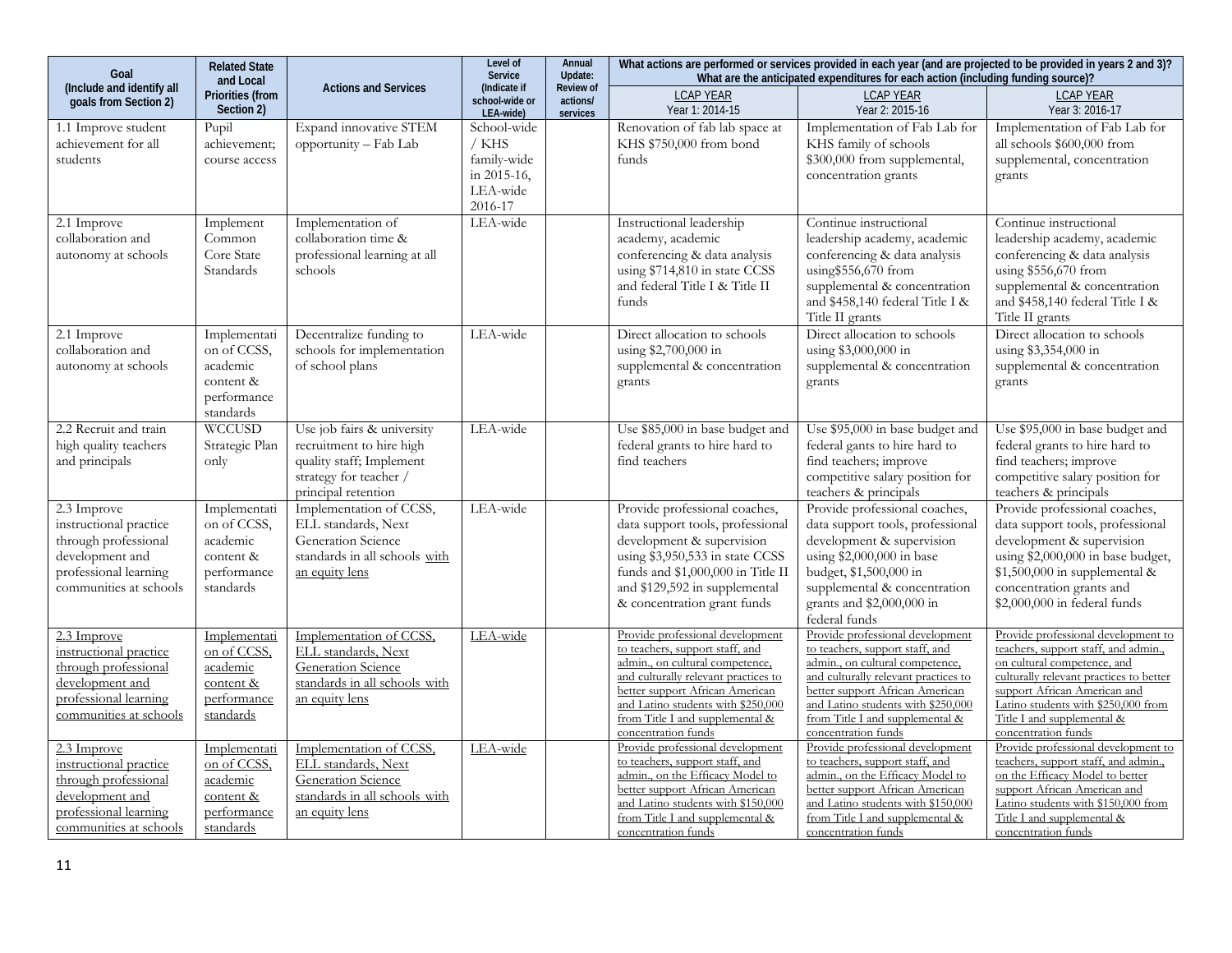| Goal                                                                                                                                | <b>Related State</b><br>and Local                                                |                                                                                                                                                                   | Level of<br>Service                         | Annual<br>Update:                        | What actions are performed or services provided in each year (and are projected to be provided in years 2 and 3)?<br>What are the anticipated expenditures for each action (including funding source)? |                                                                                                                                                                                    |                                                                                                                                                                                 |  |
|-------------------------------------------------------------------------------------------------------------------------------------|----------------------------------------------------------------------------------|-------------------------------------------------------------------------------------------------------------------------------------------------------------------|---------------------------------------------|------------------------------------------|--------------------------------------------------------------------------------------------------------------------------------------------------------------------------------------------------------|------------------------------------------------------------------------------------------------------------------------------------------------------------------------------------|---------------------------------------------------------------------------------------------------------------------------------------------------------------------------------|--|
| (Include and identify all<br>goals from Section 2)                                                                                  | Priorities (from<br>Section 2)                                                   | <b>Actions and Services</b>                                                                                                                                       | (Indicate if<br>school-wide or<br>LEA-wide) | <b>Review of</b><br>actions/<br>services | <b>LCAP YEAR</b><br>Year 1: 2014-15                                                                                                                                                                    | <b>LCAP YEAR</b><br>Year 2: 2015-16                                                                                                                                                | <b>LCAP YEAR</b><br>Year 3: 2016-17                                                                                                                                             |  |
| 2.3 Improve<br>instructional practice<br>through professional<br>development and<br>professional learning<br>communities at schools | Implementati<br>on of CCSS,<br>academic<br>content &<br>performance<br>standards | Use teacher evaluation and<br>student feedback surveys to<br>improve student outcomes                                                                             | LEA-wide                                    |                                          | Create & implement teacher<br>evaluation and student<br>feedback surveys with \$55,000<br>in base budget                                                                                               | Implement teacher evaluation<br>and student feedback surveys<br>with \$115,000 in base budget                                                                                      | Implement teacher evaluation<br>and student feedback surveys<br>with \$175,000 in base budget                                                                                   |  |
| 2.3 Improve<br>instructional practice<br>through professional<br>development and<br>professional learning<br>communities at schools | Implementati<br>on of CCSS,<br>academic<br>content &<br>performance<br>standards | Provide additional calendar<br>days for teacher professional<br>development                                                                                       | LEA-wide                                    |                                          | Provide additional calendar<br>days for teacher professional<br>development using \$2,445,300<br>in supplemental &<br>concentration funds                                                              | Provide additional calendar days<br>for teacher professional<br>development using \$2,445,300 in<br>supplemental & concentration<br>funds                                          | Provide additional calendar days<br>for teacher professional<br>development using \$2,445,300 in<br>supplemental & concentration<br>funds                                       |  |
| 2.3 Improve<br>instructional practice<br>through professional<br>development and<br>professional learning<br>communities at schools | Implementati<br>on of CCSS,<br>academic<br>content &<br>performance<br>standards | District-wide staff<br>development day, plus<br>targeted training for<br>classified staff                                                                         | LEA-wide                                    |                                          | Provide professional<br>development for classified<br>staff using \$200,000 in base<br>and $$10,000$ in State &<br>Federal                                                                             | Provide professional<br>development for classified staff<br>using \$200,000 in base, \$5,000 in<br>State & Federal, \$10,000 in<br>supplemental & concentration<br>funds           | Provide professional<br>development for classified staff<br>using \$200,000 in base, \$5,000 in<br>State & Federal, \$10,000 in<br>supplemental & concentration<br>funds        |  |
| 3.2 Increase community<br>engagement and<br>satisfaction                                                                            | <b>WCCUSD</b><br>Strategic Plan<br>only                                          | Increase involvement &<br>provide access community<br>based organizations and<br>businesses                                                                       | LEA-wide                                    |                                          | Increase involvement &<br>provide access community<br>based organizations and<br>businesses with \$219,000 in<br>base budget funding                                                                   | Increase involvement & provide<br>access community based<br>organizations and businesses<br>with \$219,000 in base budget<br>funding                                               | Increase involvement & provide<br>access community based<br>organizations and businesses<br>with \$219,000 in base budget<br>funding                                            |  |
| 4.2 Improve student<br>engagement and climate<br>outcomes.                                                                          | Pupil<br>engagement;<br>School<br>climate;<br>Other pupil<br>outcomes            | Enhance the implementation<br>of Restorative Justice, BEST,<br>Toolbox & Mindful Life and<br>Selena Jackson practices                                             | LEA-wide                                    |                                          | Enhance the implementation<br>of Restorative Justice, BEST,<br>Toolbox & Mindful Life using<br>\$235,000 in supplemental &<br>concentration grant funds                                                | Enhance the implementation of<br>Restorative Justice, BEST,<br>Toolbox & Mindful Life using<br>\$235,000 in supplemental &<br>concentration grant funds                            | Enhance the implementation of<br>Restorative Justice, BEST,<br>Toolbox & Mindful Life using<br>\$435,000 in supplemental &<br>concentration grant funds                         |  |
| 4.2 Improve student<br>engagement and climate<br>outcomes.                                                                          | Pupil<br>engagement;<br>School<br>climate;<br>Other pupil<br>outcomes            | Provide for basic student<br>safety and social-emotional<br>support - Psychologists,<br>SRDS, Campus Safety<br>Officers, Safe, Supporting<br>Schools Program (S3) | LEA-wide                                    |                                          | Provide for basic student<br>safety and social-emotional<br>support using \$3,643,394 in<br>base budget funds and<br>\$3,263,395 in supplemental &<br>concentration grant funds                        | Provide for basic student safety<br>and social-emotional support<br>using \$3,643,394 in base budget<br>funds and \$3,263,395 in<br>supplemental & concentration<br>grant funds    | Provide for basic student safety<br>and social-emotional support<br>using \$3,643,394 in base budget<br>funds and \$3,263,395 in<br>supplemental & concentration<br>grant funds |  |
| 4.2 Improve student<br>engagement and climate<br>outcomes.                                                                          | Pupil<br>engagement;<br>School<br>climate;<br>Other pupil<br>outcomes            | Implement the Office of<br>Civil Rights resolution<br>agreement for reducing<br>sexual harassment & gender-<br>based harassment                                   | LEA-wide                                    |                                          | Implement the Office of Civil<br>Rights resolution agreement<br>for reducing sexual<br>harassment & gender-based<br>harassment using \$211,000 in<br>base budget funds                                 | Continue to implement the<br>Office of Civil Rights resolution<br>agreement for reducing sexual<br>harassment & gender-based<br>harassment using \$141,000 in<br>base budget funds | Continue to implement the<br>Office of Civil Rights resolution<br>agreement for reducing sexual<br>harassment & gender-based<br>harassment                                      |  |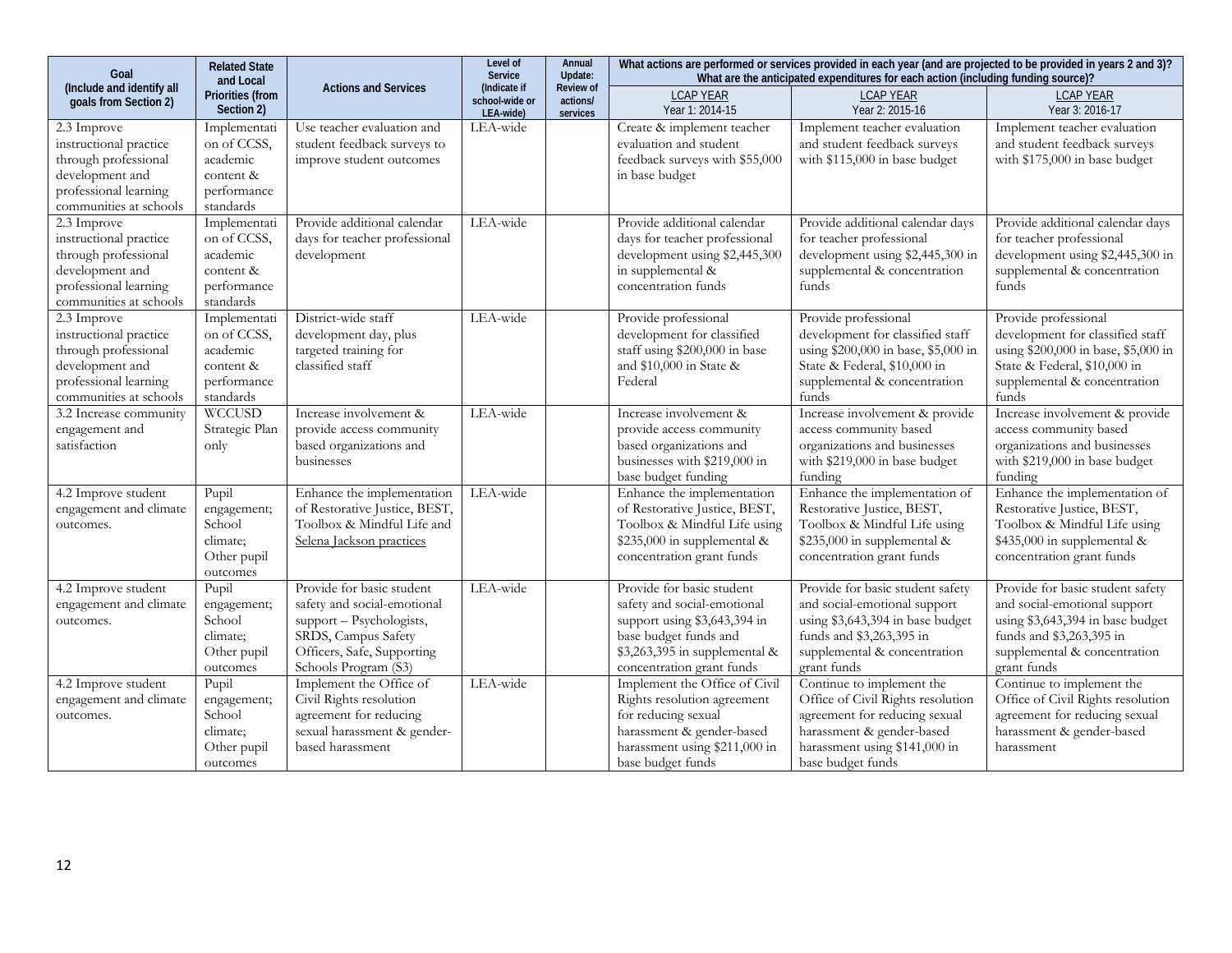| <b>Related State</b><br>Goal<br>and Local<br>(Include and identify all<br><b>Actions and Services</b>    |                                                                       |                                                                                                                                            | Level of<br>Annual<br>Update:<br>Service<br><b>Review of</b><br>(Indicate if | What actions are performed or services provided in each year (and are projected to be provided in years 2 and 3)?<br>What are the anticipated expenditures for each action (including funding source)? |                                                                                                                                                                                                                                                 |                                                                                                                                                                                                                                                 |                                                                                                                                                                                                                                                                                                                                                                      |
|----------------------------------------------------------------------------------------------------------|-----------------------------------------------------------------------|--------------------------------------------------------------------------------------------------------------------------------------------|------------------------------------------------------------------------------|--------------------------------------------------------------------------------------------------------------------------------------------------------------------------------------------------------|-------------------------------------------------------------------------------------------------------------------------------------------------------------------------------------------------------------------------------------------------|-------------------------------------------------------------------------------------------------------------------------------------------------------------------------------------------------------------------------------------------------|----------------------------------------------------------------------------------------------------------------------------------------------------------------------------------------------------------------------------------------------------------------------------------------------------------------------------------------------------------------------|
| goals from Section 2)                                                                                    | <b>Priorities (from</b><br>Section 2)                                 |                                                                                                                                            | school-wide or<br>LEA-wide)                                                  | actions/<br>services                                                                                                                                                                                   | <b>LCAP YEAR</b><br>Year 1: 2014-15                                                                                                                                                                                                             | <b>LCAP YEAR</b><br>Year 2: 2015-16                                                                                                                                                                                                             | <b>LCAP YEAR</b><br>Year 3: 2016-17                                                                                                                                                                                                                                                                                                                                  |
| 4.2 Improve student<br>engagement and climate<br>outcomes.                                               | Pupil<br>engagement;<br>School<br>climate:<br>Other pupil<br>outcomes | Increase services for<br>students and provide<br>coordination to arts and high<br>performing programs, as<br>well as training for teachers | LEA-wide                                                                     |                                                                                                                                                                                                        | Use \$800,000 in base budget<br>funding and \$415,000 in<br>supplemental & concentration<br>funds to increase services for<br>students and provide<br>coordination to arts and high<br>performing programs, as well<br>as training for teachers | Use \$800,000 in base budget<br>funding and \$415,000 in<br>supplemental & concentration<br>funds to increase services for<br>students and provide<br>coordination to arts and high<br>performing programs, as well as<br>training for teachers | Use \$800,000 in base budget<br>funding and \$415,000 in<br>supplemental & concentration<br>funds to increase services for<br>students and provide<br>coordination to arts and high<br>performing programs, as well as<br>training for teachers                                                                                                                      |
| 4.2 Improve student<br>engagement and climate<br>outcomes.                                               | Pupil<br>engagement;<br>School<br>climate;<br>Other pupil<br>outcomes | Add extracurricular<br>programs at secondary<br>schools and support for<br>coordination within schools                                     | LEA-wide                                                                     |                                                                                                                                                                                                        | Use \$425,000 in supplemental<br>and concentration grant<br>funding to add extracurricular<br>programs at high schools and<br>support for coordination<br>within schools                                                                        | Use \$745,000 in supplemental<br>and concentration grant funding<br>to continue extracurricular<br>programs at high schools, add<br>programs at middle schools and<br>support for coordination within<br>schools                                | Use \$745,000 in supplemental<br>and concentration grant funding<br>to continue extracurricular<br>programs at high schools and at<br>middle schools and support for<br>coordination within schools                                                                                                                                                                  |
| 5.1 Improve practices<br>that build trust through<br>transparency, data<br>sharing, and<br>communication | WCCUSD<br>Strategic Plan<br>only                                      | Fully implement & report on<br>LCAP; implement two-way<br>communication plan<br>including social media; share<br>data publicly             | LEA-wide                                                                     |                                                                                                                                                                                                        | Use \$320,000 base budget<br>funds to fully implement &<br>report on LCAP; implement<br>two-way communication plan<br>including social media; share<br>data publicly                                                                            | Use \$320,000 base budget funds<br>to fully implement & report on<br>LCAP; implement two-way<br>communication plan including<br>social media; share data publicly                                                                               | Use \$320,000 base budget funds<br>to fully implement & report on<br>LCAP; implement two-way<br>communication plan including<br>social media; share data publicly                                                                                                                                                                                                    |
| 5.2 Improve data<br>collection and<br>management systems                                                 | <b>WCCUSD</b><br>Strategic Plan<br>only                               | Extend workday for<br>elementary clerk typists and<br>extra support for targeted<br>secondary schools for data<br>collection & entry       | LEA-wide                                                                     |                                                                                                                                                                                                        | Use \$1,100,000 in<br>supplemental & concentration<br>grant funds to extend<br>workday for clerk typists for<br>data collection & entry and<br>extra support for targeted<br>secondary schools                                                  | Use \$1,100,000 in supplemental<br>& concentration grant funds to<br>extend workday for clerk typists<br>for data collection & entry and<br>extra support for targeted<br>secondary schools                                                     | Use \$1,100,000 in supplemental<br>& concentration grant funds to<br>extend workday for clerk typists<br>for data collection & entry and<br>extra support for targeted<br>secondary schools                                                                                                                                                                          |
| 6.1 Accelerate<br>implementation of best<br>practices and earned<br>autonomy in schools                  | <b>WCCUSD</b><br>Strategic Plan<br>only                               | Convene best practices<br>conference, summer of<br>innovation contest, scholar<br>in residence and response to<br>intervention             | LEA-wide                                                                     |                                                                                                                                                                                                        | Convene best practices<br>conference, summer of<br>innovation contest, scholar in<br>residence and response to<br>intervention with \$200,000 in<br>supplemental & concentration<br>funds and \$200,000 in<br>state/federal grant funds         | Continue best practices<br>conference, summer of<br>innovation contest, scholar in<br>residence and response to<br>intervention with \$200,000 in<br>supplemental & concentration<br>funds and \$200,000 in<br>state/federal grant funds        | Convene best practices<br>conference, summer of<br>innovation contest, scholar in<br>residence and response to<br>intervention with \$200,000 in<br>supplemental & concentration<br>funds and \$200,000 in<br>state/federal grant funds with an<br>additional \$100,000 in base<br>budget funding to include all<br>schools in response to<br>intervention practices |
| 6.2 Integrate technology<br>in classrooms to<br>improve student<br>learning                              | <b>WCCUSD</b><br>Strategic Plan<br>only                               | Use data system of<br>formative, interim &<br>summative assessments for<br>summer & regular school<br>year                                 | LEA-wide                                                                     |                                                                                                                                                                                                        | Use \$240,000 state & federal<br>funds for a data system of<br>formative, interim &<br>summative assessments for<br>summer & regular school year                                                                                                | Use \$169,000 in base budget<br>funds for a data system of<br>formative, interim & summative<br>assessments for summer &<br>regular school year                                                                                                 | Use \$169,000 in base budget<br>funds for a data system of<br>formative, interim & summative<br>assessments for summer &<br>regular school year                                                                                                                                                                                                                      |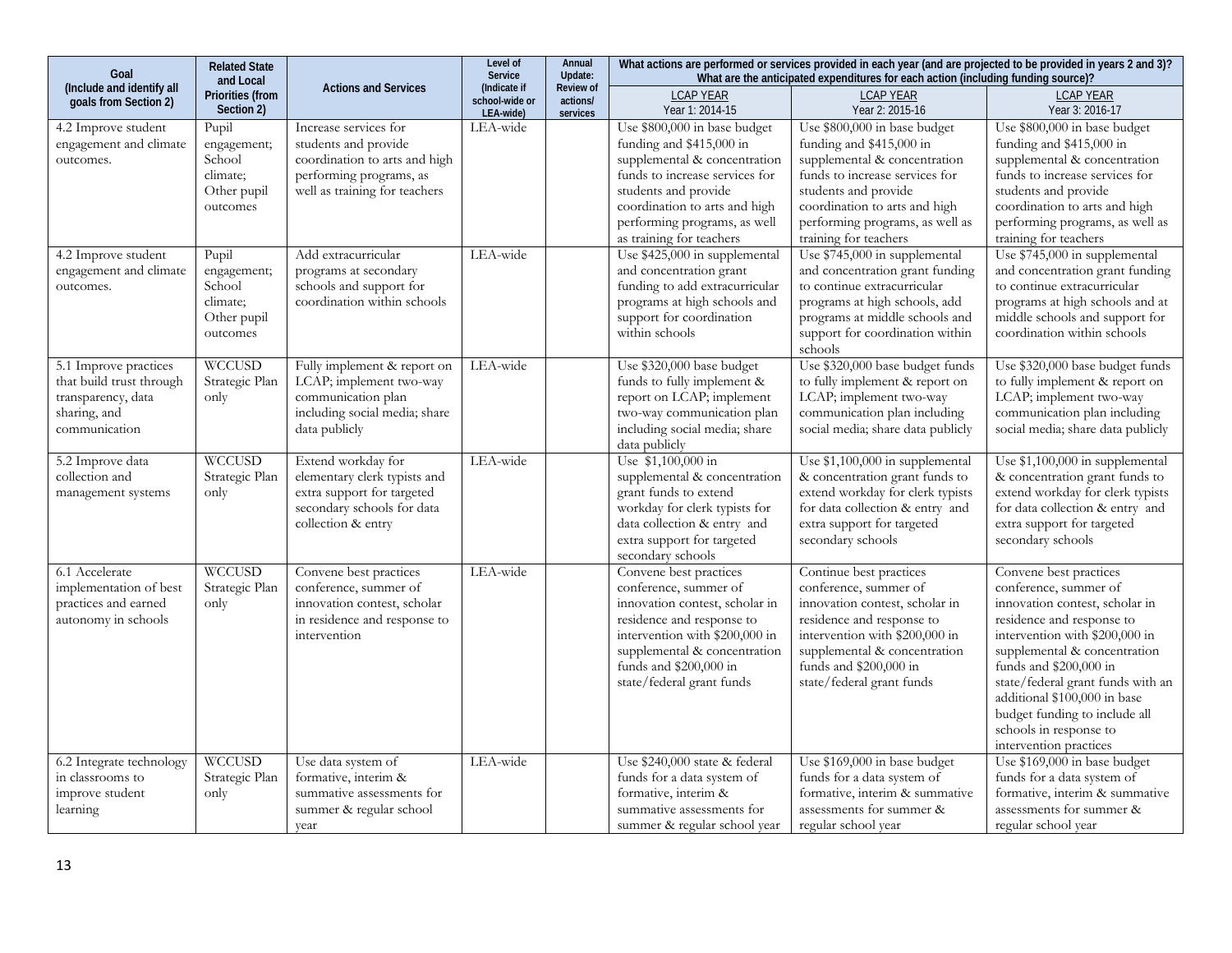| Goal                                                                        | <b>Related State</b><br>and Local<br>Priorities (from<br>Section 2) | <b>Actions and Services</b>                                                                                                                | Level of<br>Service<br>(Indicate if<br>school-wide or<br>LEA-wide) | Annual<br>Update:<br><b>Review of</b><br>actions/<br>services | What actions are performed or services provided in each year (and are projected to be provided in years 2 and 3)?<br>What are the anticipated expenditures for each action (including funding source)?                                                            |                                                                                                                                                                                                                                                                |                                                                                                                                                                                                                                                                |
|-----------------------------------------------------------------------------|---------------------------------------------------------------------|--------------------------------------------------------------------------------------------------------------------------------------------|--------------------------------------------------------------------|---------------------------------------------------------------|-------------------------------------------------------------------------------------------------------------------------------------------------------------------------------------------------------------------------------------------------------------------|----------------------------------------------------------------------------------------------------------------------------------------------------------------------------------------------------------------------------------------------------------------|----------------------------------------------------------------------------------------------------------------------------------------------------------------------------------------------------------------------------------------------------------------|
| (Include and identify all<br>goals from Section 2)                          |                                                                     |                                                                                                                                            |                                                                    |                                                               | <b>LCAP YEAR</b><br>Year 1: 2014-15                                                                                                                                                                                                                               | <b>LCAP YEAR</b><br>Year 2: 2015-16                                                                                                                                                                                                                            | <b>LCAP YEAR</b><br>Year 3: 2016-17                                                                                                                                                                                                                            |
| 6.2 Integrate technology<br>in classrooms to<br>improve student<br>learning | WCCUSD<br>Strategic Plan<br>only                                    | Upgrade and install<br>infrastructure necessary for<br>one-to-one initiative &<br>sustaining district network                              | LEA-wide                                                           |                                                               | Use $$1,750,000$ in bond funds<br>and \$2,029,384 in<br>state/federal funds to<br>Upgrade and install<br>infrastructure necessary for<br>one-to-one initiative &<br>sustaining district network                                                                   | Use $$1,500,000$ in bond funds<br>and \$2,029,384 in state/federal<br>funds to Upgrade and install<br>infrastructure necessary for one-<br>to-one initiative & sustaining<br>district network                                                                  | Use $$1,500,000$ in bond funds<br>and \$2,029,384 in state/federal<br>funds to Upgrade and install<br>infrastructure necessary for one-<br>to-one initiative & sustaining<br>district network                                                                  |
| 6.2 Integrate technology<br>in classrooms to<br>improve student<br>learning | WCCUSD<br>Strategic Plan<br>only                                    | Provide technology devices<br>for students                                                                                                 | LEA-wide<br>with high<br>need<br>schools first                     |                                                               | Use $$4,120,000$ in bond funds<br>to provide technology devices<br>for students                                                                                                                                                                                   | Use \$5,600,000 in bond funds to<br>provide technology devices for<br>students                                                                                                                                                                                 | Use $$5,600,000$ in bond funds to<br>provide technology devices for<br>students                                                                                                                                                                                |
| 6.2 Integrate technology<br>in classrooms to<br>improve student<br>learning | WCCUSD<br>Strategic Plan<br>only                                    | Provide adaptive curriculum<br>for special needs students,<br>software for digital<br>resources, teaching carts &<br>technology curriculum | LEA-wide                                                           |                                                               | Use \$120,000 in<br>supplemental, concentration<br>grants, \$140,000 in base<br>budget, \$75,000 from bond<br>funds to provide adaptive<br>curriculum for special needs<br>students, software for digital<br>resources, teaching carts &<br>technology curriculum | Use \$120,000 in supplemental,<br>concentration grants, \$140,000<br>in base budget, \$75,000 from<br>bond funds to provide adaptive<br>curriculum for special needs<br>students, software for digital<br>resources, teaching carts &<br>technology curriculum | Use \$120,000 in supplemental,<br>concentration grants, \$140,000<br>in base budget, \$75,000 from<br>bond funds to provide adaptive<br>curriculum for special needs<br>students, software for digital<br>resources, teaching carts &<br>technology curriculum |

B. Identify additional annual actions, and the LEA may include any services that support these actions, above what is provided for all pupils that will serve low-income, English learner, and/or foster youth pupils as defined in Education Code section 42238.01 and pupils redesignated as fluent English proficient. The identified actions must include, but are not limited to, those actions that are to be performed to meet the targeted goals described in Section 2 for low-income pupils, English learners, foster youth and/or pupils redesignated as fluent English proficient (e.g., not listed in Table 3A above). List and describe expenditures for each fiscal year implementing these actions, including where those expenditures can be found in the LEA's budget.

| Goal                                                              | Related<br>State and                              | <b>Actions and Services</b>  | Level of<br>Service<br>(Indicate if<br>school-wide or<br>LEA-wide) | Annual<br>Update:<br><b>Review of</b><br>actions/<br>services | What actions are performed or services provided in each year (and are projected to be provided in years 2 and 3)?<br>What are the anticipated expenditures for each action (including funding source)? |                                     |                                      |  |
|-------------------------------------------------------------------|---------------------------------------------------|------------------------------|--------------------------------------------------------------------|---------------------------------------------------------------|--------------------------------------------------------------------------------------------------------------------------------------------------------------------------------------------------------|-------------------------------------|--------------------------------------|--|
| (Include and identify all goals<br>from Section 2, if applicable) | Local<br><b>Priorities</b><br>(from<br>Section 2) |                              |                                                                    |                                                               | <b>LCAP YEAR</b><br>Year 1: 2014-15                                                                                                                                                                    | <b>LCAP YEAR</b><br>Year 2: 2015-16 | <b>LCAP YEAR</b><br>Year 3: 2016-17  |  |
| 1.2 Accelerate student                                            | Pupil                                             | Implement full day           | School-wide                                                        |                                                               | Extend school day for                                                                                                                                                                                  | Extend school day for               | Extend school day for                |  |
| learning increases for ELL,                                       | achieveme                                         | kindergarten at district     | $14-15$ , 15-                                                      |                                                               | kindergarteners at 9 schools                                                                                                                                                                           | kindergarteners at 14               | kindergarteners at 9 schools with    |  |
| low income, foster youth,                                         | nt; course                                        | schools                      | 16; LEA-                                                           |                                                               | with \$434,100 supplemental &                                                                                                                                                                          | additional schools with             | \$1,834,100 supplemental &           |  |
| redesignated EL students                                          | access                                            |                              | wide 16-17                                                         |                                                               | concentration funds                                                                                                                                                                                    | $$1,834,100$ supplemental &         | concentration funds and \$1,300,000  |  |
|                                                                   |                                                   |                              |                                                                    |                                                               |                                                                                                                                                                                                        | concentration funds                 | in base budget funds                 |  |
| 1.2 Accelerate student                                            | Pupil                                             | Whole school intervention    | $1$ -school-                                                       |                                                               | At one school extend school                                                                                                                                                                            | At 3 additional schools extend      | Continue intervention at four        |  |
| learning increases for ELL,                                       | achieveme                                         | model at elementary targeted | wide 14-15;                                                        |                                                               | day, school year, add support                                                                                                                                                                          | school day, school year, add        | schools with extended school day,    |  |
| low income, foster youth,                                         | nt; course                                        | elementary schools           | 4 school-                                                          |                                                               | services with \$449,033 from                                                                                                                                                                           | support services with               | school year, adding support services |  |
| redesignated EL students                                          | access                                            |                              | wide 15-16                                                         |                                                               | supplemental & concentration                                                                                                                                                                           | \$1,796,132 from supplemental       | with \$1,796,132 from supplemental   |  |
|                                                                   |                                                   |                              |                                                                    |                                                               | funds                                                                                                                                                                                                  | & concentration funds               | & concentration funds                |  |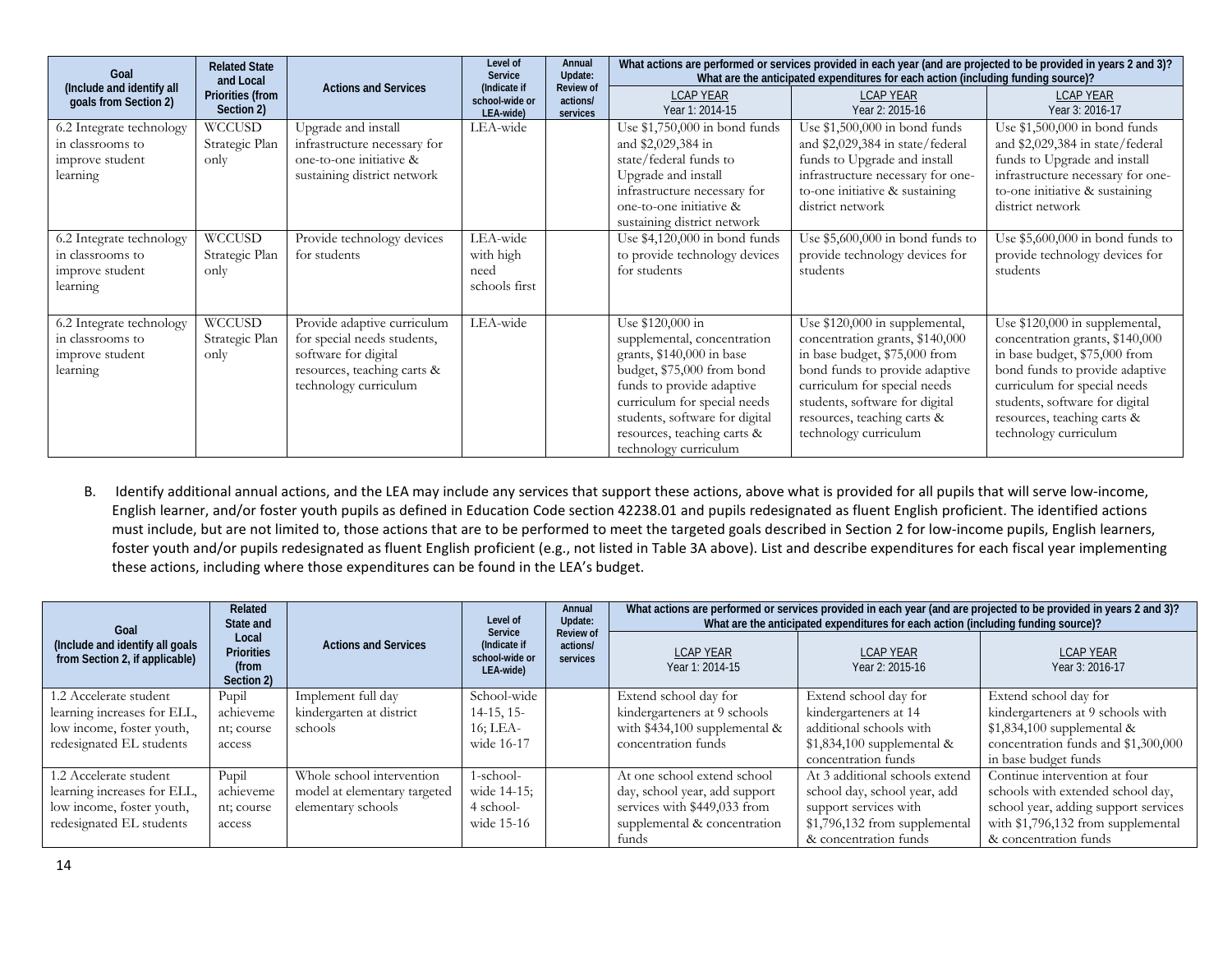| Goal                                                                                                           | Related<br>State and<br>Local<br><b>Priorities</b><br>(from<br>Section 2) | <b>Actions and Services</b>                                                                                                                            | Level of<br>Service<br>(Indicate if<br>school-wide or<br>LEA-wide) | Annual<br>Update:<br>Review of<br>actions/<br>services | What actions are performed or services provided in each year (and are projected to be provided in years 2 and 3)?<br>What are the anticipated expenditures for each action (including funding source)? |                                                                                                                                                          |                                                                                                                                                                                            |  |
|----------------------------------------------------------------------------------------------------------------|---------------------------------------------------------------------------|--------------------------------------------------------------------------------------------------------------------------------------------------------|--------------------------------------------------------------------|--------------------------------------------------------|--------------------------------------------------------------------------------------------------------------------------------------------------------------------------------------------------------|----------------------------------------------------------------------------------------------------------------------------------------------------------|--------------------------------------------------------------------------------------------------------------------------------------------------------------------------------------------|--|
| (Include and identify all goals<br>from Section 2, if applicable)                                              |                                                                           |                                                                                                                                                        |                                                                    |                                                        | <b>LCAP YEAR</b><br>Year 1: 2014-15                                                                                                                                                                    | <b>LCAP YEAR</b><br>Year 2: 2015-16                                                                                                                      | <b>LCAP YEAR</b><br>Year 3: 2016-17                                                                                                                                                        |  |
| 1.2 Accelerate student<br>learning increases for ELL.<br>low income, foster youth,<br>redesignated EL students | Pupil<br>achieveme<br>nt; course<br>access                                | Psychological services for<br>highest needs schools                                                                                                    | School-wide<br>in $14-15 &$<br>$15-16;$<br>LEA-wide<br>in 16-17    |                                                        | Provide additional<br>psychologists for students in<br>highest needs schools with<br>$$400,000$ in supplemental &<br>concentration funds                                                               | Expand psychologists for<br>students in highest needs<br>schools with \$600,000 in<br>supplemental & concentration<br>funds                              | Provide additional psychologists for<br>students in highest needs schools<br>with \$600,000 in supplemental &<br>concentration funds with \$300,000<br>in base budget                      |  |
| 1.2 Accelerate student<br>learning increases for ELL.<br>low income, foster youth,<br>redesignated EL students | Pupil<br>achieveme<br>nt; course<br>access                                | Continue to support and<br>improve services for English<br>Language Learner<br>assessment, reclassification<br>processes and materials                 | LEA-wide                                                           |                                                        | Support and improve ELL<br>assessment & reclassification<br>services & materials with<br>\$935,000 in supplemental &<br>concentration funds                                                            | Support and improve ELL<br>assessment & reclassification<br>services & materials with<br>\$935,000 in supplemental &<br>concentration funds              | Support and improve ELL<br>assessment & reclassification<br>services & materials with \$935,000<br>in supplemental & concentration<br>funds                                                |  |
| 1.2 Accelerate student<br>learning increases for ELL.<br>low income, foster youth,<br>redesignated EL students | Pupil<br>achieveme<br>nt; course<br>access                                | Implement the full-services<br>learning center model at<br>highest need schools                                                                        | School-wide                                                        |                                                        | Implement the full-services<br>learning center model at one<br>school in 2014-15 with<br>\$136,820 in supplemental &<br>concentration funds                                                            | Implement the full-services<br>learning center model at 3<br>additional schools in 2015-16<br>with \$547,280 in<br>supplemental & concentration<br>funds | Implement the full-services learning<br>center model at 6 additional schools<br>in 2015-16 with \$957,740 in<br>supplemental & concentration funds<br>and \$410,460 in base budget funding |  |
| 1.2 Accelerate student<br>learning increases for ELL.<br>low income, foster youth,<br>redesignated EL students | Pupil<br>achieveme<br>nt,<br>Course<br>access                             | Grad Tutor Pilot Initiative<br>focused on supporting the<br>learning center model at high<br>need schools (This includes<br>professional development.) | School-wide<br>for 2014-15                                         |                                                        | Pilot the Grad Tutor Initiative<br>at schools 70%+ unduplicated<br>count in 2014-15 with<br>\$1,343,593 in supplemental &<br>concentration fund and<br>\$800,000 in federal funds                      | Pending pilot results, continue<br>or discontinue Initiative                                                                                             | Pending pilot results, continue or<br>discontinue Initiative                                                                                                                               |  |
| 1.2 Accelerate student<br>learning increases for ELL,<br>low income, foster youth,<br>redesignated EL students | Pupil<br>achieveme<br>nt; course<br>access                                | Staffing at middle and high<br>schools to improve learning<br>of targeted students at high<br>need schools                                             | School-wide                                                        |                                                        | Staffing at high schools over<br>75% unduplicated student<br>count with \$1,137,277 in<br>supplemental & concentration<br>funding                                                                      | Add staffing at middle & high<br>schools over 55%<br>unduplicated student count<br>with \$2,555,000 in<br>supplemental & concentration<br>funding        | Continue staffing at middle & high<br>schools over 55% unduplicated<br>student count with \$2,555,000 in<br>supplemental & concentration<br>funding                                        |  |
| 1.2 Accelerate student<br>learning increases for ELL.<br>low income, foster youth,<br>redesignated EL students | Pupil<br>achieveme<br>nt; course<br>access                                | Continue to provide out-of-<br>school time services to<br>highest need students                                                                        | LEA-wide                                                           |                                                        | Summer school with \$554,053<br>supplemental & concentration<br>funding and \$601,000 in federal<br>funding                                                                                            | Summer school with \$554,053<br>supplemental & concentration<br>funding and \$601,000 in<br>federal funding                                              | Summer school with \$754,053<br>supplemental & concentration<br>funding and \$601,000 in federal<br>funding, adding out-of-school time<br>programs at public housing units                 |  |
| 1.2 Accelerate student<br>learning increases for ELL.<br>low income, foster youth,<br>redesignated EL students | Pupil<br>achieveme<br>nt; course<br>access                                | Add psychiatric social work<br>services at high need middle<br>schools                                                                                 | School-wide                                                        |                                                        | Using \$104,000 in<br>supplemental & concentration<br>funding add psychiatric social<br>work services to highest need<br>middle schools                                                                | Continue using \$104,000 in<br>supplemental & concentration<br>funding add psychiatric social<br>work services to highest need<br>middle schools         | Continue using \$104,000 in<br>supplemental & concentration<br>funding add psychiatric social work<br>services to highest need middle<br>schools                                           |  |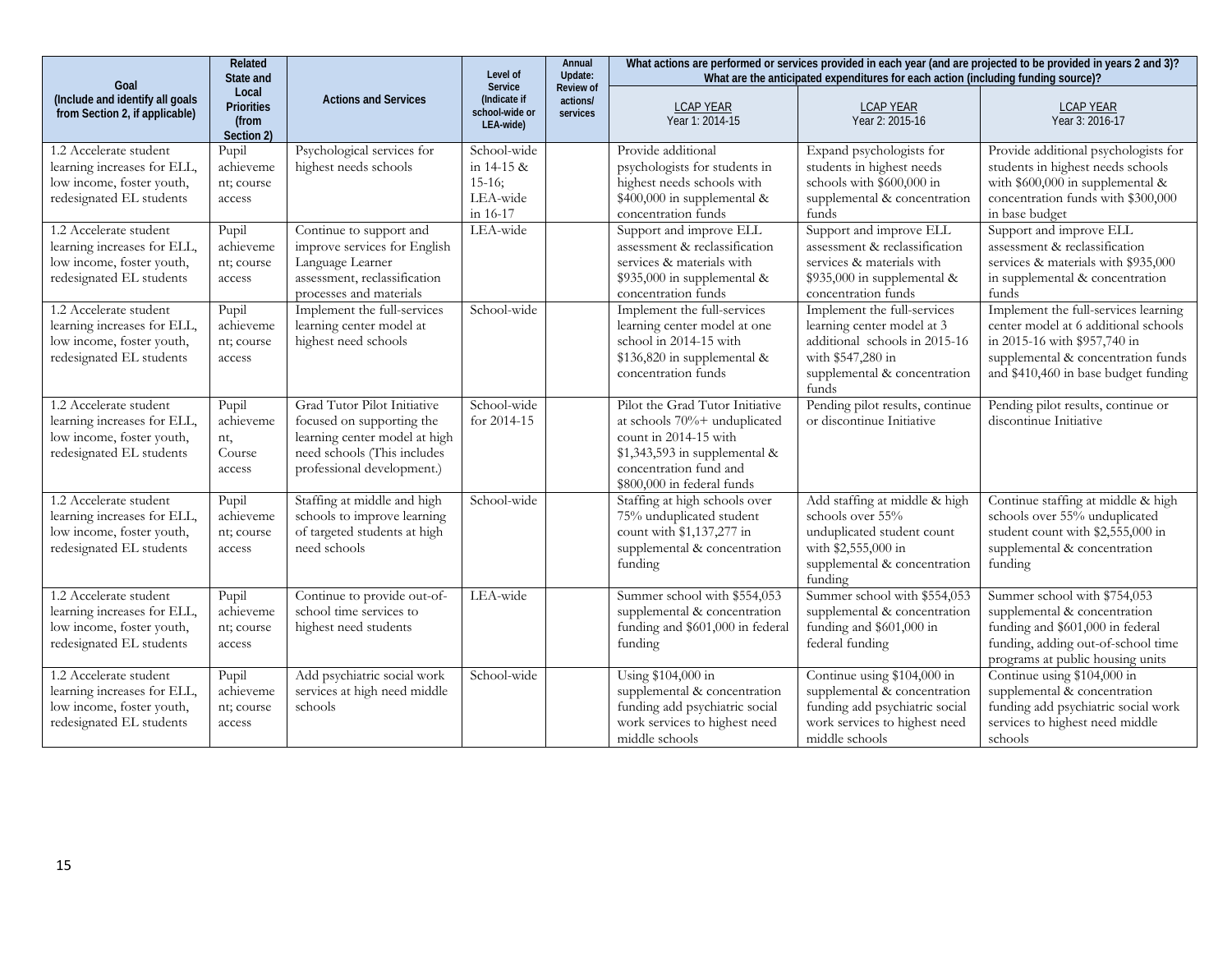| Goal<br>(Include and identify all                                                                                 | <b>Actions and Services</b>                | Level of<br>Service<br>(Indicate if                                                                                                                                                                                                                            | Annual<br>Update:<br><b>Review of</b>      | What actions are performed or services provided in each year (and are projected to be provided in years 2 and 3)?<br>What are the anticipated expenditures for each action (including funding source)? |                                                                                                                                                                                           |                                                                                                                                                                                                |                                                                                                                                                                                                |
|-------------------------------------------------------------------------------------------------------------------|--------------------------------------------|----------------------------------------------------------------------------------------------------------------------------------------------------------------------------------------------------------------------------------------------------------------|--------------------------------------------|--------------------------------------------------------------------------------------------------------------------------------------------------------------------------------------------------------|-------------------------------------------------------------------------------------------------------------------------------------------------------------------------------------------|------------------------------------------------------------------------------------------------------------------------------------------------------------------------------------------------|------------------------------------------------------------------------------------------------------------------------------------------------------------------------------------------------|
| goals from Section 2, if<br>applicable)                                                                           | <b>Priorities (from</b><br>Section 2)      |                                                                                                                                                                                                                                                                | school-wide<br>or LEA-wide)                | actions/<br>services                                                                                                                                                                                   | <b>LCAP YEAR</b><br>Year 1: 2014-15                                                                                                                                                       | <b>LCAP YEAR</b><br>Year 2: 2015-16                                                                                                                                                            | <b>LCAP YEAR</b><br>Year 3: 2016-17                                                                                                                                                            |
| 1.2 Accelerate student<br>learning increases for<br>ELL, low income, foster<br>youth, redesignated EL<br>students | Pupil<br>achievement;<br>course access     | Develop and provide trainings<br>on foster youth data policy<br>and practice to stakeholders;<br>provide ongoing consultation<br>to school level staff on foster<br>youth data issues as needed.                                                               | LEA-wide                                   |                                                                                                                                                                                                        | Use $$25,000$ in supplemental &<br>concentration funds to provide<br>trainings/consultations                                                                                              | Use $$25,000$ in supplemental &<br>concentration funds to provide<br>trainings/consultations                                                                                                   | Use $$25,000$ in supplemental &<br>concentration funds to provide<br>trainings/consultations                                                                                                   |
| 3.1 Increase parent<br>engagement,<br>involvement, and<br>satisfaction                                            | Parent<br>Involvement                      | Increase services in schools<br>for parent liaison/school<br>community worker,<br>coordination of full services<br>community schools &<br>volunteers & lower barriers<br>for parent volunteers &<br>participation (This includes<br>professional development.) | School-<br>wide for<br>targeted<br>schools |                                                                                                                                                                                                        | Add parent liaison for targeted<br>schools for full services<br>community schools foundation<br>& volunteer coordination using<br>$$1,490,393$ in supplemental &<br>concentration grants  | Continue parent liaison for<br>targeted schools for full services<br>community schools foundation<br>& volunteer coordination using<br>\$1,490,393 in supplemental &<br>concentration grants   | Continue parent liaison for<br>targeted schools for full services<br>community schools foundation &<br>volunteer coordination using<br>$$1,490,393$ in supplemental &<br>concentration grants  |
| 3.1 Increase parent<br>engagement,<br>involvement, and<br>satisfaction                                            | Parent<br>Involvement                      | <b>Implement Parent University</b><br>and provide adult school<br>classes to serve our parents<br>and targeted outreach to<br>African-American and Latino<br>parents                                                                                           | LEA-wide                                   |                                                                                                                                                                                                        | Implement Parent University<br>and provide adult school<br>classes using \$200,000 in Adult<br><b>Education</b> funds                                                                     | Implement Parent University<br>and provide adult school classes<br>using \$200,000 in Adult<br><b>Education</b> funds                                                                          | Implement Parent University and<br>provide adult school classes using<br>\$200,000 in Adult Education<br>funds                                                                                 |
| 3.1 Increase parent<br>engagement,<br>involvement, and<br>satisfaction                                            | Parent<br>Involvement                      | Parent Workshops, focusing<br>on "Promoting a Mindset of<br>Achievement with Our<br>Children" with special<br>outreach to African American<br>parents                                                                                                          | LEA-wide                                   |                                                                                                                                                                                                        | <b>Implement Parent Workshops</b><br>with \$50,000 from Title I                                                                                                                           | <b>Implement Parent Workshops</b><br>with \$50,000 from Title I                                                                                                                                | <b>Implement Parent Workshops</b><br>with \$50,000 from Title I                                                                                                                                |
| 4.1 Allocate services to<br>ELL, low income, foster<br>youth, redesignated EL<br>students                         | Pupil<br>achievement;<br>course access     | Implement the 2014 English<br>Language Learner master plan<br>(This includes professional<br>development for parents and<br>staff).                                                                                                                            | LEA-wide                                   |                                                                                                                                                                                                        | Add staffing including<br>professional development<br>coaches and materials with<br>\$1,600,000 from supplemental<br>& concentration funds and<br>\$1,000,00 from state/federal<br>grants | Continue staffing including<br>professional development<br>coaches and materials with<br>\$1,600,000 from supplemental &<br>concentration funds and<br>\$1,000,00 from state/federal<br>grants | Continue staffing including<br>professional development coaches<br>and materials with \$1,600,000<br>from supplemental &<br>concentration funds and<br>\$1,000,00 from state/federal<br>grants |
| 4.1 Allocate services to<br>ELL, low income, foster<br>youth, redesignated EL<br>students                         | Pupil<br>achievement;<br>course access     | Provide counseling &<br>psychological services for<br>whole school intervention<br>schools                                                                                                                                                                     | School<br>wide                             |                                                                                                                                                                                                        | Provide counseling &<br>psychological services for the<br>first whole school intervention<br>school using \$100,000 from<br>supplemental & concentration<br>funds                         | Provide counseling &<br>psychological services for 3<br>additional whole school<br>intervention school using<br>\$400,000 from supplemental &<br>concentration funds                           | Provide counseling &<br>psychological services for 3<br>additional whole school<br>intervention school using<br>\$400,000 from supplemental &<br>concentration funds                           |
| 4.1 Allocate services to<br>ELL, low income, foster<br>youth, redesignated EL<br>students                         | Pupil<br>engagement;<br>schools<br>climate | Provide "Playworks" at<br>elementary schools with<br>greater than 70% ELL, low<br>income & foster youth<br>students                                                                                                                                            | School-<br>wide                            |                                                                                                                                                                                                        | Use \$1,260,000 in supplemental<br>& concentration funds to<br>provide "Playworks" at<br>elementary schools with greater<br>than 70% ELL, low income &<br>foster youth students           | Use \$1,260,000 in supplemental<br>& concentration funds to<br>provide "Playworks" at<br>elementary schools with greater<br>than 70% ELL, low income &<br>foster youth students                | Use $$1,260,000$ in supplemental &<br>concentration funds to provide<br>"Playworks" at elementary<br>schools with greater than 70%<br>ELL, low income & foster youth<br>students               |